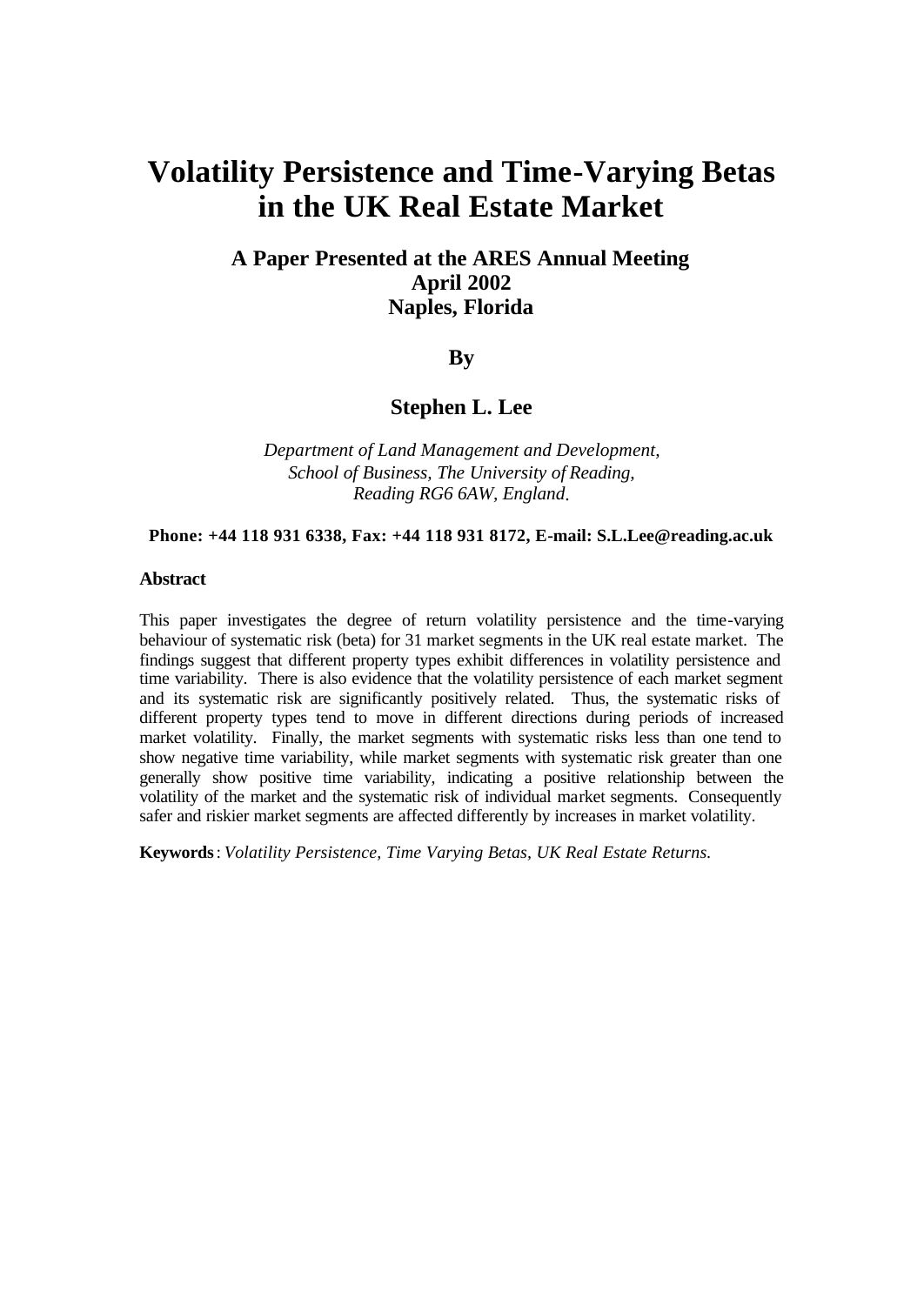#### **Volatility Persistence and Time-Varying Betas in the UK Real Estate Market**

#### **1. Introduction**

There is increasing evidence to support the persistence and time-varying volatility of equity market across the world (e.g. Poon and Taylor, 1992, Schwert and Seguin 1990). In particular, the studies show that the first order autocorrelation in returns increases in periods of low volatility and decreases in periods of high volatility (Senta and Wadhwani, 1992 and LeBaron, 1992). In other words, volatility and autocorrelation are significantly negatively related. This is a phenomenon that is not limited to equity markets, (e.g. Koutmos, 1994 and Giovannini and Jorian, 1989). Examination of the persistence of volatility across different asset markets is important as Giovannini and Jorian (1989) find that the statistical performance of capital asset pricing models improves significantly when the conditional variance in time series returns is not constrained to be constant over time. Recent studies use the ARCH methodology to jointly model the mean and volatility of time series returns of an asset. The general conclusions of which are that volatility persistence can last a considerable time and that the duration of such persistence depends on the assets under investigation. However, despite the extensive evidence of the persistence of volatility in equity market there is no work focusing on the behaviour of volatility persistence in the direct real estate market.

There is considerable evidence that suggests that the systematic risk of equity markets are time varying for individual stocks and portfolios of differing sizes, Blume (1971, 1975), Ohlson and Rosenberg (1982), Lee and Chen (1982), Bos and Newbold (1984), Simmonds et al. (1986) and Collins et al (1987). In contrast, only one study formally investigated the instability in real estate portfolio betas, Lee (2001). The author concludes that real estate portfolio betas are unstable and that this instability is not related to a specific property-type or region. This implies that the systematic risk of an asset cannot be assumed to be constant over time and needs to be modelled by a time-varying parameter. This is particularly important as it implies that when the systematic risk of an asset is estimated using ordinary least squares (OLS) regression techniques and it is assumed that the beta is a constant, when in fact the beta is time varying, the residuals will be heteroskedastic. As a result, the beta estimate will be inconsistent and any inference about the significance of the result will be compromised. Schwert and Seguin (1990) discuss the significance of the result will be compromised. implications of such heteroskedasticity for testing capital asset pricing models and propose a single index market model (SIMM) for US equities yielding time-varying betas, an approach that as been successfully applied to international equity markets by Koutmos *et al* (1994).

The purpose of this paper is to present evidence on the time-varying behaviour and volatility persistence in 31 markets segments in the UK real estate market using 14 years of monthly data. The volatility behaviour of the returns of these market segments is also compared to that of the value-weighted market index. Then using the method proposed by Schwert and Seguin (1990), time-varying betas are estimated for each of the 31 market segments.

The remainder of the paper is organised as follows. The next section discusses the data used and presents preliminary results. Section three describes the statistical methodology employed to study volatility persistence and presents the results of the analysis. Section four then presents the model of Schwert and Seguin (1990) and the results for the time-varying betas. Finally, section five concludes the paper and suggests directions for future research.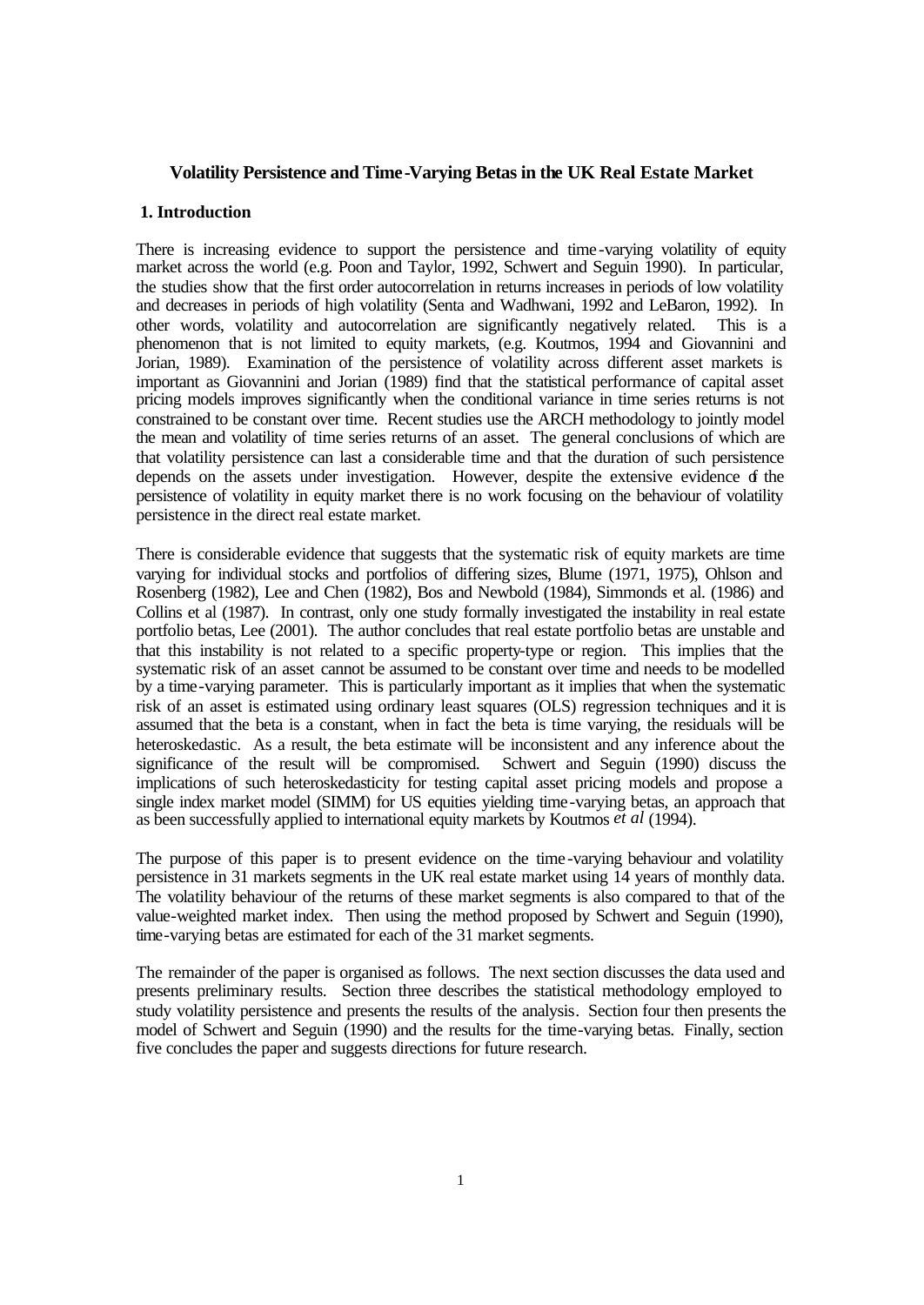#### **2. Data and Preliminary Findings**

The data used in this study are the monthly total returns data complied by the Investment Property Databank (IPD), covering the period 1987:1 to 2000:12, a total of 168 observations. The data divided into a number of property-types and geographical regions making a total of 31 real estate market segments. The returns of the market index (IPDMI) are represented by the valueweighted performance of all the properties within the database. Monthly returns were calculated as the change in the logarithm of successive return indices of the various market segments, that is,  $R_t = 100 * log(I_t / I_{t-1})$ , where:  $R_t$  is the return at time t;  $I_t$  is the return index at time t and  $I_{t-1}$  is the return index at time t-1.

Table 1 contains summary statistics for the monthly return series of the market index and the 31 market segments. An examination of Table 1 indicates that the industrial sector offered the highest returns on average over the period of analysis, the office sector showing the least. The retail sector presented the lowest risk (standard deviation) and the office sector the highest. All market segments display significant positive skewness, except for offices in the City of London, which shows significantly negative skewness. In contrast, returns of the market index are fairly symmetric. The market and all the markets segments showed significant positive excess kurtosis (i.e. greater than 3). Thus, all the time series data are leptokurtic and so display greater peakedness than expected from normally distributed data. All the market segments exhibit significant departures from normality at the 1% level, as shown by the Jarque-Bera (JB) statistic, while the returns of the market index are significant at the 10% level. Such departure from normality can be credited to the presence of a high proportion of zero returns and too few larger negative and positive returns. This can be attributed to the thinly traded nature of direct property where new information is infrequent and is only slowly impounded into valuations, upon which the capital returns are based, Lizieri and Ward (2000).

Table 1 also shows the unit root (stationary) tests for the logarithm of the index values and returns series. A number of alternative tests are available for testing whether a series is stationary or not, the Augmented Dickey-Fuller (ADF), Dickey and Fuller (1979), as well as the Phillips-Perron (PP) test developed by Phillips (1987) and Phillips and Perron (1988). However, the ADF test is only valid under the crucial assumption that the data is homoskedasticity and shows no evidence of autocorrelation. To correct for this the ADF test requires the introduction of lagged first difference terms, which introduces the question of the required lag order. The usual, but not helpful, advice is to include lags of sufficient length to whiten the residuals. In contrast, the PP tests do not require the assumption of homoskedasticity of the error term (Phillips, 1987), and uses a nonparametric correction for autocorrelation. Consequently, the PP tests provide unit root tests results that are robust to both serial correlation and heteroskedasticity in the residuals. The following analysis, therefore, employs the PP test. Acceptance of the null implies that the data exhibits a unit root and that further differencing of the series is necessary to investigate its stochastic properties. The results in Table 2 indicate that there is a unit root in the logarithm of the indices in all cases; however, the null is rejected for the return series.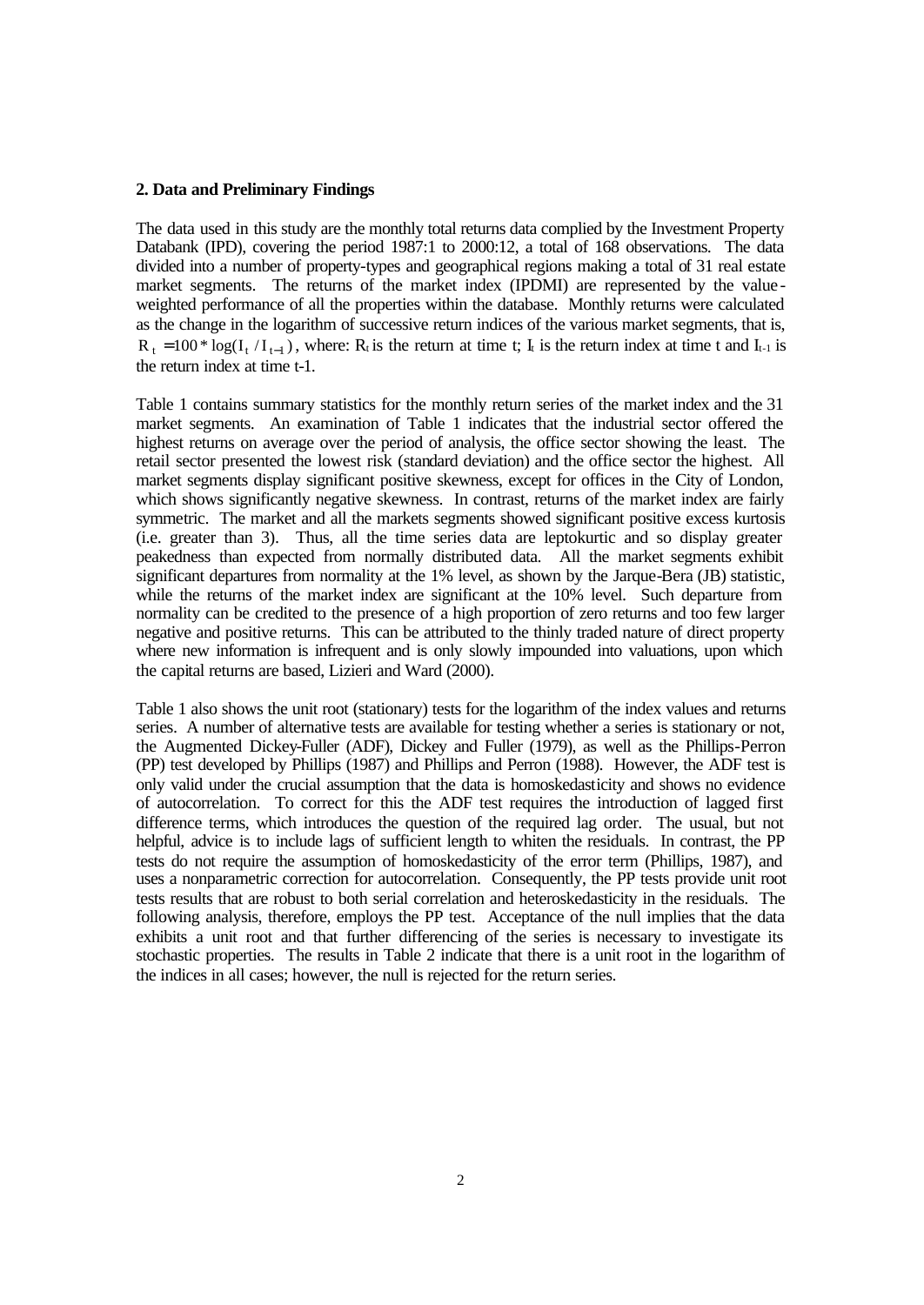| <b>Market Segment</b>               | Mean | SD   | Sks      | Kurt    | $_{\rm{JB}}$ | PP(In)  | PP(R)    |
|-------------------------------------|------|------|----------|---------|--------------|---------|----------|
| Retail Central London               | 0.93 | 1.33 | 0.46     | 9.98    | 347.1        | -0.92   | -7.91    |
| Retail Rest of London               | 0.73 | 0.84 | $1.01*$  | $4.64*$ | 47.7         | $-1.75$ | $-6.68$  |
| <b>Retail Inner South East</b>      | 0.62 | 1.01 | 1.19*    | 6.51    | 125.4        | $-1.71$ | $-7.28$  |
| <b>Retail Outer South East</b>      | 0.65 | 0.89 | $1.43*$  | 6.61    | 148.7        | $-2.77$ | $-7.37$  |
| Retail Eastern                      | 0.64 | 0.88 | $0.85*$  | 5.86    | 77.5         | $-1.77$ | $-8.13$  |
| <b>Retail South West</b>            | 0.61 | 0.84 | $0.77*$  | 6.16    | 86.5         | $-1.66$ | $-8.04$  |
| <b>Retail East Midlands</b>         | 0.80 | 0.92 | $2.01*$  | 10.83   | 542.0        | $-2.55$ | $-9.90$  |
| Retail West Midlands                | 0.66 | 0.84 | $1.20*$  | 7.97    | 213.3        | $-1.78$ | $-9.01$  |
| Retail Yorkshire & Humberside       | 0.73 | 0.87 | $1.01*$  | 5.65    | 77.7         | $-1.61$ | $-8.88$  |
| <b>Retail North West</b>            | 0.73 | 1.01 | $1.63*$  | 11.93   | 632.7        | $-1.61$ | $-7.78$  |
| <b>Retail North East</b>            | 0.61 | 0.95 | 0.32     | 7.50    | 144.5        | $-1.44$ | $-10.06$ |
| Retail Scotland                     | 0.86 | 0.95 | 1.89*    | 12.98   | 797.0        | $-1.53$ | $-8.35$  |
| <b>Retail Wales</b>                 | 0.85 | 0.89 | $1.35*$  | 7.61    | 200.3        | $-1.79$ | $-10.73$ |
| Offices City of London              | 0.47 | 1.66 | $-1.08*$ | 8.94    | 279.4        | $-0.40$ | $-7.70$  |
| Offices Mid-Town                    | 0.73 | 1.71 | 0.04     | 5.15    | 32.5         | $-0.99$ | $-6.33$  |
| <b>Offices West End</b>             | 0.93 | 1.55 | $0.81*$  | 8.52    | 231.9        | $-1.21$ | $-6.55$  |
| Offices Rest of London              | 0.88 | 1.14 | 0.52     | 3.93    | 13.5         | $-0.44$ | $-7.68$  |
| <b>Offices Inner South East</b>     | 0.76 | 1.06 | $-0.23$  | 4.62    | 19.9         | $-0.60$ | $-6.99$  |
| <b>Offices Outer South East</b>     | 0.74 | 1.11 | $0.79*$  | 5.12    | 48.9         | $-1.71$ | $-7.65$  |
| <b>Offices Eastern</b>              | 0.88 | 1.47 | $2.36*$  | 19.57   | 2077.5       | $-1.65$ | $-8.11$  |
| <b>Offices South West</b>           | 0.86 | 1.34 | 0.33     | 5.96    | 64.3         | $-1.84$ | $-7.56$  |
| Offices Midlands & Wales            | 0.93 | 1.06 | 1.67*    | 7.81    | 240.1        | $-1.84$ | $-9.74$  |
| Offices Rest of England             | 1.14 | 1.34 | $1.73*$  | 6.42    | 165.7        | $-2.38$ | $-8.23$  |
| Offices Scotland                    | 0.76 | 1.26 | 1.47*    | 7.92    | 230.1        | $-1.72$ | $-7.38$  |
| <b>Industrials London</b>           | 1.09 | 1.10 | $1.43*$  | 10.14   | 413.9        | $-1.66$ | $-7.93$  |
| <b>Industrials Inner South East</b> | 0.93 | 1.06 | 0.45     | $3.66*$ | 8.9          | $-1.53$ | $-7.59$  |
| <b>Industrials Outer South East</b> | 1.09 | 1.07 | $0.91*$  | 4.98    | 50.7         | $-2.37$ | $-8.13$  |
| <b>Industrials Eastern</b>          | 1.06 | 1.24 | $0.88*$  | 6.37    | 101.0        | $-2.28$ | $-8.31$  |
| <b>Industrials South West</b>       | 1.16 | 1.12 | $1.74*$  | 8.88    | 326.3        | $-2.49$ | $-9.20$  |
| Industrials Midlands & Wales        | 1.21 | 1.18 | $1.42*$  | 6.78    | 156.2        | $-2.29$ | $-6.80$  |
| Industrials Northeast & Scotland    | 1.26 | 1.11 | $1.42*$  | 5.42    | 97.3         | $-2.17$ | $-8.15$  |
| <b>Retail Average</b>               | 0.73 | 0.94 | 1.16     | 8.02    | 264.7        | $-1.76$ | $-8.47$  |
| <b>Office Average</b>               | 0.83 | 1.34 | 0.77     | 7.63    | 309.5        | $-1.34$ | $-7.63$  |
| <b>Industrial Average</b>           | 1.11 | 1.13 | 1.18     | 6.60    | 164.9        | $-2.11$ | $-8.02$  |
| <b>Overall Average</b>              | 0.85 | 1.12 | 1.03     | 7.56    | 258.0        | $-1.69$ | $-8.07$  |
| <b>IPDMI</b>                        | 0.84 | 0.85 | 0.28     | 3.59    | $4.6*$       | $-1.47$ | $-6.12$  |

**Table 1: Summary Statistics for the Market Index and the 31 Segments: Monthly Data 1987:1 to 2000:12**

 Note: Sk is the skewness statistic \* indicates significance at the 5% level. Kurt is the Kurtosis statistics. All the kurtosis values are significant at the 5% level, except \* which is significant at the 10% level

JB is the Jarque-Bera statistic for normality. All the JB statistics are significant at the 1% level.

PP is the Phillips-Perron test for stationarity. The critical value for the PP tests is –4.02 at the 1% level.

Inspection of the correlograms for each market segment and the market index indicates that the returns exhibit significant autocorrelation, see Table 1 in the appendix. In particular, the industrial sector tends to have autocorrelation coefficients that are greater in magnitude and significance, at all lags, while the retail sector shows the least. The autocorrelation coefficients are generally smaller as the lag length increases, especially for the retail sector, nonetheless for all market segments and the market index the autocorrelation statistics up to the  $12<sup>th</sup>$  lag are significantly different from zero, based on Ljund-Box (LB) Q-statistics.

Table 2, in the appendix, shows the correlograms for the squared returns. Here a number of changes in the pattern between the squared returns and the underlying return series can be detected. First, the autocorrelation coefficients are significant up to lag two for all market segments and the market index, except for the Central London retail segment and offices in the City of London and the Eastern region. Beyond the first two lags the autocorrelation coefficients of the squared returns become increasing significant as the lag length increases. This implies that non-linear denendency is prevalent in all market segments and the market index. Strong non-linear dependency is prevalent in all market segments and the market index. autocorrelation in the squared returns is also a symptom of changing unconditional or conditional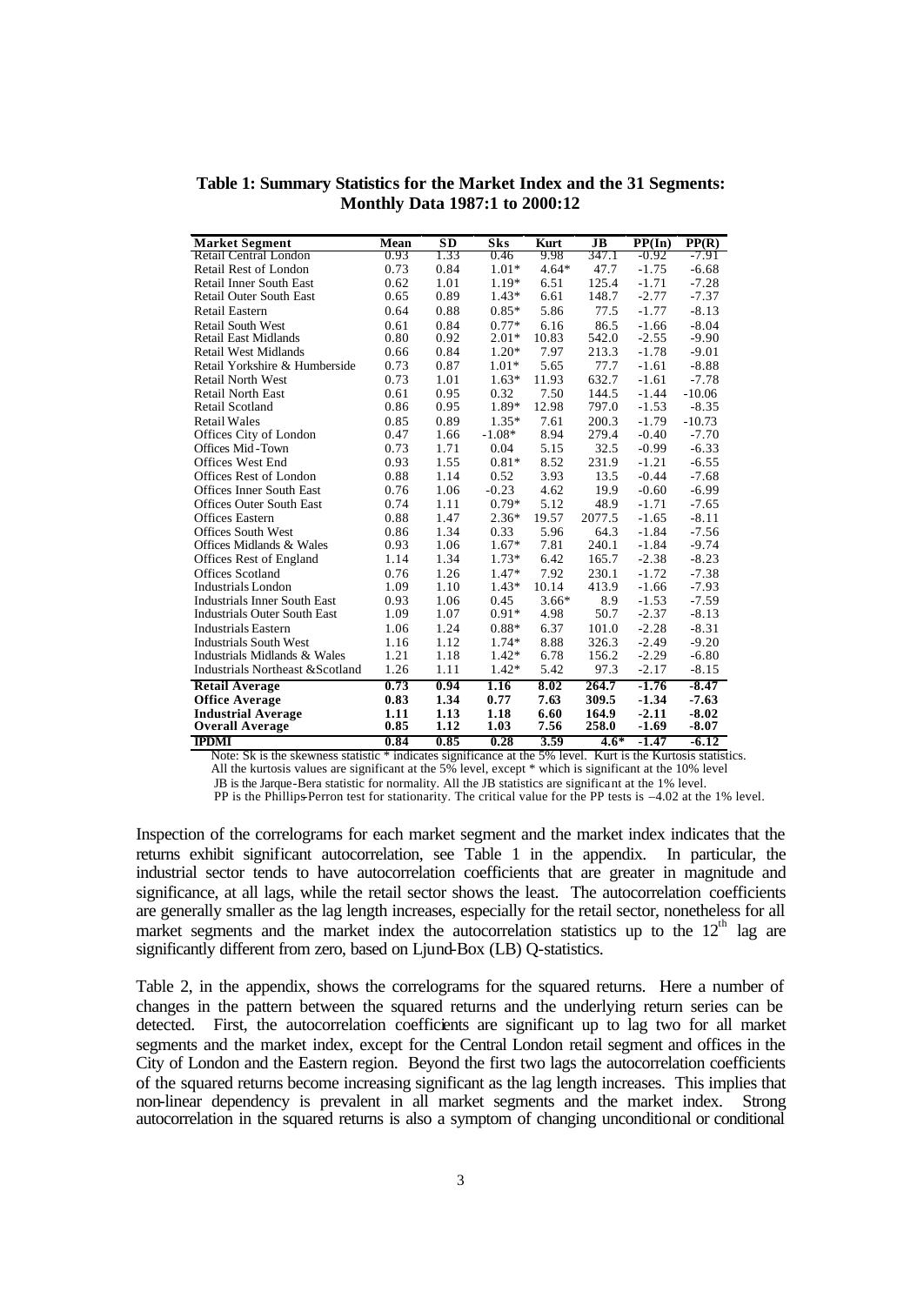variance. Secondly, although the industrial sector still shows the greatest autocorrelations by magnitude and significance, it is now the office sector that shows the least values. This suggests that the volatility of industrial sector is likely to be more clustered than the volatility of the office sector.

In summary, the preliminary analysis indicates that the returns are more skewed and leptokurtic than normal and that while the returns are stationary the index values are not. Finally, there is evidence of linear and non-linear dependencies in the return series suggesting that the conditional variance may be time dependent. Thus further investigation of the stochastic properties of the various returns series necessarily involves proper modelling of these dependencies.

#### **3. Modelling Volatility Persistence**

j

The presence of linear dependency in the return series suggests that the conditional mean of the return distribution is a function of either past residuals (Scholes and Williams, 1977) or past returns (Lo and MacKinlay, 1988). Likewise, the presence of second-moment dependencies suggests that the conditional variance is time-dependent and heteroskedastic. Thus the conditional mean and variance of each return series is modelled using the Generalised AutoRegressive Conditional Heteroskedastic (GARCH) family of statistical processes to capture the effect of changing volatility in a time series (see Engle, 1982 and Bollerslev, 1986). Following Bollerslev (1986), we specify the conditional variance as a GARCH(p,q) process, where the conditional variance h at time t is a function of its past squared errors (from the mean equation) and its own conditional variance h:

$$
h_{t} = m + \sum_{i=1}^{p} be_{t-i}^{2} + c \sum_{i=1}^{q} h_{t-i}
$$
 (1)

where p and q are the order of the process. That is the conditional variance at time t is a linear function of the previous p period errors squared and its own conditional variance up to period q. This autoregressive specification can, therefore, capture any persistence in return volatility. In addition, with financial data, this model captures the tendency for volatility clustering, identified by Fama (1965) and Mandelbrot (1963). The sum of the b and c measures the degree of persistence in the conditional variance process. For stability of the volatility process, the coefficients of the lagged errors (b) and lagged conditional variances (c) must sum to less than one.

Several addition characteristics of real estate returns need to be incorporated into the model. The high cost of obtaining information and length of time needed to negotiate the purchasing and selling of property in direct real estate markets would suggest that serial correlation within real estate returns is possible, without implying any inefficiency in the pricing. However, the incident of "appraisal bias" may imply pricing inefficiency. Because these institutional factors can induce a serial correlation in these returns, while the GARCH models assume that the conditional error is serially uncorrelated, it is necessary to extract this serial correlation from the real estate return's first moment. To allow for such serial correlation Bollerslev (1987) and French *et al* (1987) adjust the conditional mean return equation by means of a first-order moving average term,  $\overrightarrow{MA}(1)^1$ . In particular, Poon and Taylor (1992) argue that inclusion of an insignificant MA term is unlikely to affect the reliability of the inferences but the consequences of ignoring a relevant MA term can be severe.

<sup>&</sup>lt;sup>1</sup> While the use of a MA(1) process may not fully capture all the effects of a thin market, sensitivity analysis shows that the use of an  $AR(1)$  instead of the  $MA(1)$  process does not substantially alter the magnitude or significance of the coefficient estimates.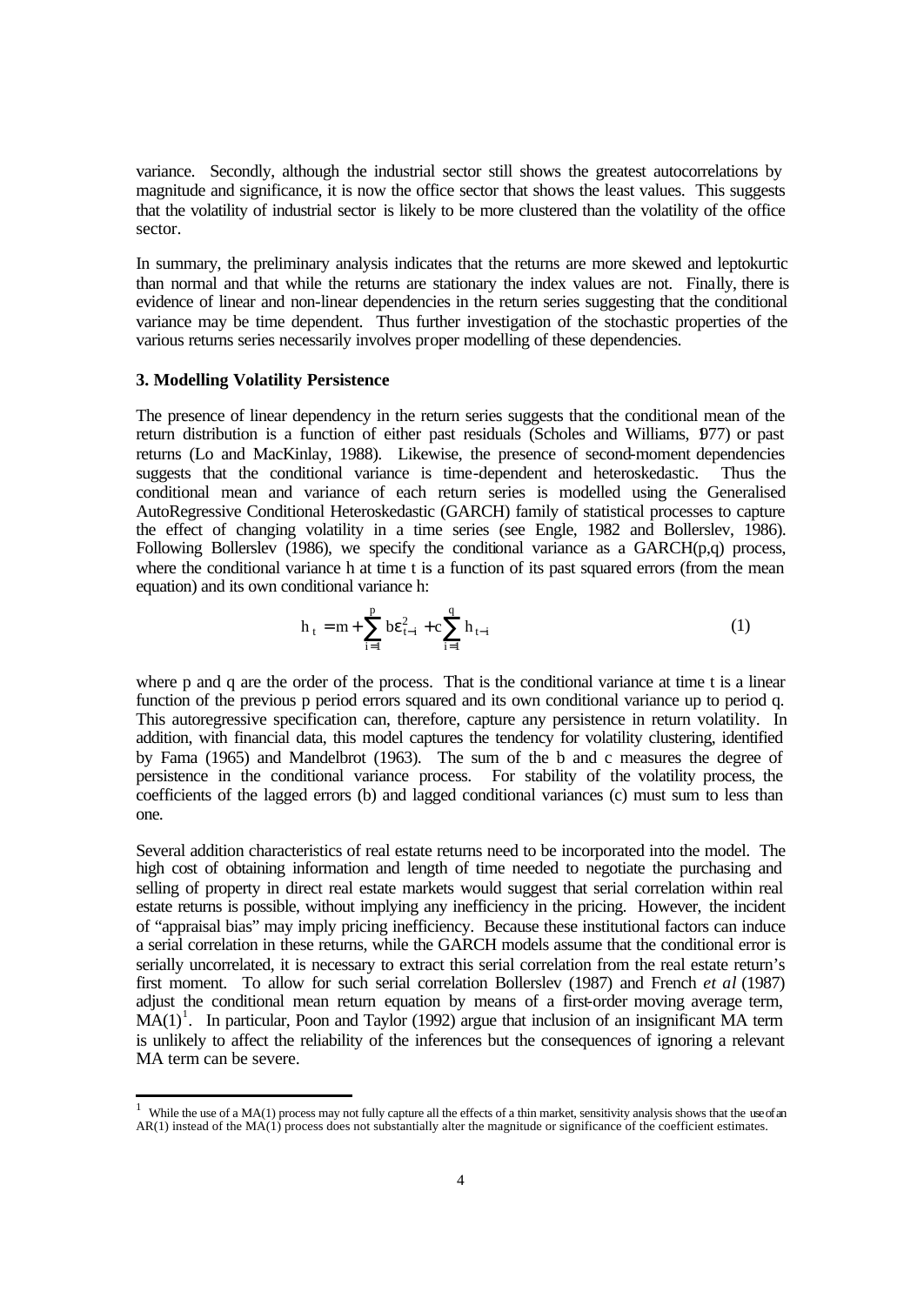The pattern of autocorrelation, reported in Tables 1 and 2 of the appendix, is consistent with an ARMA process in the returns series of the various market segments. Consequently an  $ARMA(1,1)$  specification in the conditional mean is used so as to provide a parsimonious representation of the autocorrelation in the returns series. Hence the full specification that is estimated is an ARMA $(1,1)$ -GARCH $(1,1)^2$  process, where the mean equation is given in equation 2:

$$
R_{i,t} = \mu_i + \phi_i R_{i,t-1} + \varepsilon_{i,t} - \theta \varepsilon_{i,t-1}
$$
 (2)

where  $R_{i,t}$ , is the return of the *ith* market segment in month t,  $\varepsilon_{i,t} |\Omega_{t-1} \sim N(0,h_{i,t})$  and  $\Omega_{t-1}$  is the set of all available information at time  $\epsilon$ l. The autoregressive coefficient  $\phi$ , captures firstorder autocorrelation in the series<sup>3</sup>, while the moving average coefficient  $\theta$ , provides a parsimonious representation of the decay in the autocorrelation function of the returns. The conditional variance equation to be estimated is given by the following:

$$
h_{t} = m + b_{i} \varepsilon_{t-j}^{2} + c_{i} h_{t-l}
$$
 (3)

In equation 3 the conditional variance h is modelled as a  $GARCH(1,1)<sup>4</sup>$  process thus the coefficient b measures the impact of past volatility shocks (i.e. past squared unexpected returns from equation 2) has on the current conditional variance, while the coefficient c measures the impact of past conditional variance as on current conditional variance, that is the collective impact of all past shocks on the current conditional variance. Given  $b, c \ge 0$ , a large shock to the variance in the current period will increase the variance in the next period, thereby increasing the chance of a large shock in the next period. Moreover, as  $(b + c) \rightarrow 1$ , the impact of these shocks becomes more persistent.

The ARMA(1,1)-GARCH(1,1) model estimated the each of the 31 market segments and the market index, the results presented in Table 2. Statistical inference regarding the coefficients is based on robust standard errors derived by Bollerslev and Woodridge (1992) in order to allow for possible violations of the assumption of normality, as conventional approaches tend to underestimate the true standard errors.

As can be seen in Table 2 all of the coefficients in the mean equation have the correct signs. In addition, the coefficient of the returns lagged one period and the MA terms are all significant at the 1% level in all market segments. The impact of lagged returns is greatest, on average, in the office sector (0.935) and least in the retail sector (0.896). Interestingly, there is a tendency for the coefficient value to fall the further away the segment is from London and the Southeast. This indicates that the effect of past returns is greatest for the office sector, especially in the South, and least for the retail sector as suggested by the autocorrelation functions in Tables 1 and 2 in the appendix.

<sup>&</sup>lt;sup>2</sup> In a different context Brown and Ong (1998) derive a similar representation of monthly returns in the UK.

 $3$  Second and third order lags were also considered but proved insignificant. A first order lag in returns is also consistent with the optimal behaviour of valuers in carry out appraisals, Quan and Quigley (1991). 4

Alternative specifications were also tried such as GARCH(1,2) and GARCH(2,2) but the GARCH(1,1) proved to be the model with the greatest log likelihood ratio. Confirming the argument of Engle (1995) that the GARCH(1,1) remains "the leading generic model for almost all classes of returns.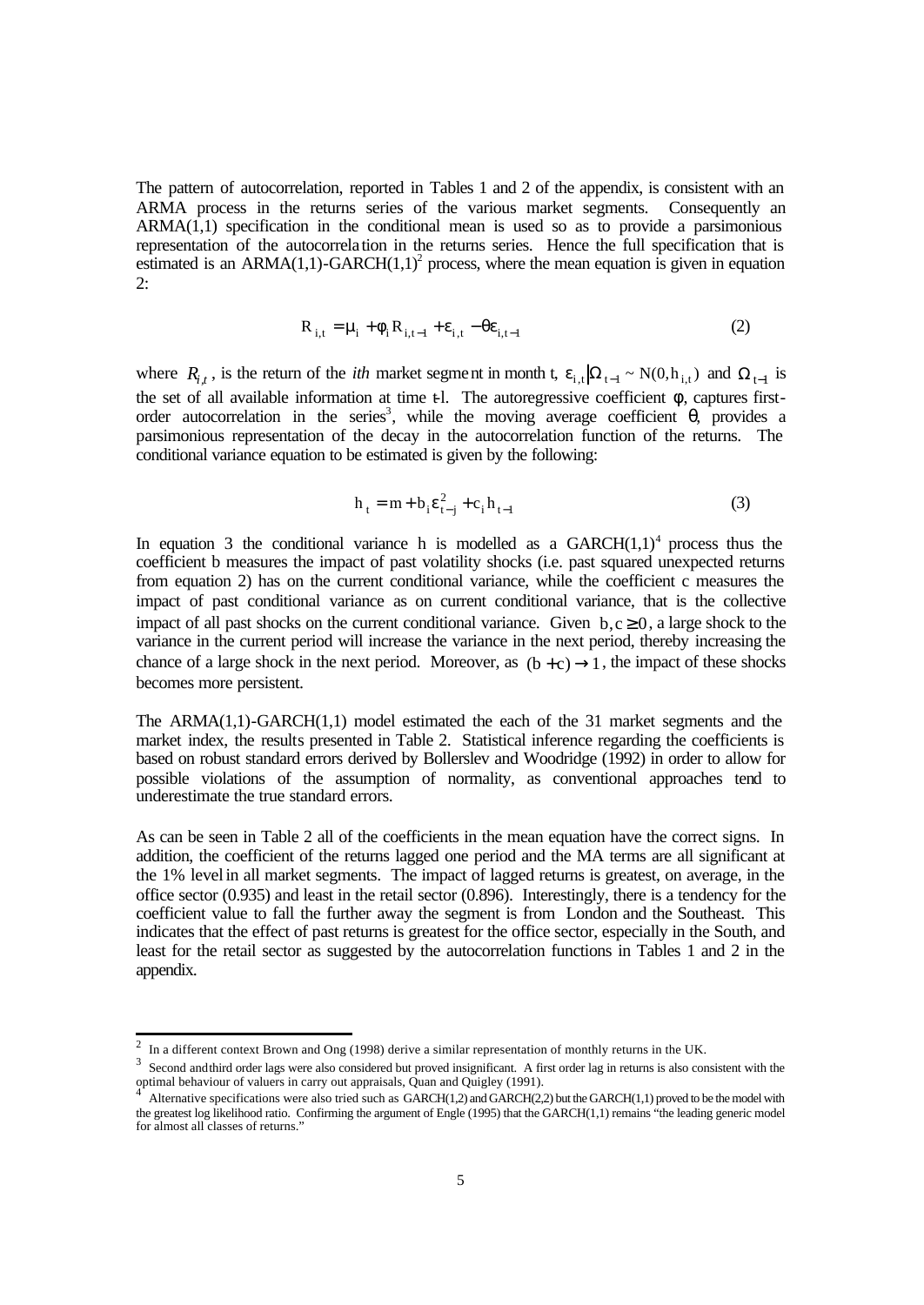**Table 2: ARMA(1,1)-GARCH(1,1) Results for the Market Index and the 31 Segments**

| <b>Market Segment</b>               | m     | $R_{t-1}$ | MA1      | m        | b     | c     | $\mathbf{H}\mathbf{L}$ | Sk      | Kurt  | JB     |
|-------------------------------------|-------|-----------|----------|----------|-------|-------|------------------------|---------|-------|--------|
| Retail Central London               | 0.052 | 0.927     | -0.521   | -0.008   | 0.110 | 0.880 | 69                     | $1.03*$ | 8.58  | 246.2  |
| Retail Rest of London               | 0.113 | 0.874     | $-0.312$ | 0.284    | 0.003 | 0.046 | $\mathbf{0}$           | 1.28*   | 7.33  | 176.0  |
| <b>Retail Inner South East</b>      | 0.023 | 0.906     | $-0.515$ | 0.038    | 0.269 | 0.686 | 15                     | 0.30    | 5.08  | 32.7   |
| <b>Retail Outer South East</b>      | 0.065 | 0.869     | $-0.349$ | 0.005    | 0.091 | 0.884 | 28                     | $1.36*$ | 7.46  | 189.5  |
| Retail Eastern                      | 0.047 | 0.915     | $-0.396$ | 0.012    | 0.013 | 0.944 | 10                     | $0.81*$ | 7.56  | 162.9  |
| <b>Retail South West</b>            | 0.063 | 0.864     | $-0.428$ | 0.103    | 0.424 | 0.333 | $\overline{c}$         | 0.24    | 6.06  | 66.9   |
| <b>Retail East Midlands</b>         | 0.030 | 0.945     | $-0.466$ | 0.076    | 0.454 | 0.405 | 5                      | 0.43    | 3.77  | $9.2*$ |
| <b>Retail West Midlands</b>         | 0.034 | 0.968     | $-0.626$ | 0.286    | 0.678 | 0.091 | $\mathbf{1}$           | $0.69*$ | 4.53  | 29.8   |
| Retail Yorkshire & Humberside       | 0.037 | 0.929     | $-0.439$ | 0.111    | 0.745 | 0.187 | 10                     | $-0.11$ | 6.09  | 66.9   |
| <b>Retail North West</b>            | 0.041 | 0.886     | $-0.280$ | 0.044    | 0.341 | 0.621 | 18                     | 0.07    | 6.00  | 62.6   |
| <b>Retail North East</b>            | 0.092 | 0.827     | $-0.537$ | 0.530    | 0.423 | 0.053 | $\mathbf{1}$           | $-0.53$ | 8.46  | 215.4  |
| Retail Scotland                     | 0.089 | 0.900     | $-0.476$ | 0.070    | 0.304 | 0.571 | 5                      | $1.17*$ | 5.81  | 93.3   |
| <b>Retail Wales</b>                 | 0.151 | 0.844     | $-0.455$ | 0.375    | 0.135 | 0.222 | 1                      | $1.05*$ | 7.05  | 145.0  |
| Offices City of London              | 0.042 | 0.953     | $-0.668$ | $-0.006$ | 0.002 | 0.985 | 52                     | $-0.28$ | 7.85  | 165.7  |
| Offices Mid-Town                    | 0.053 | 0.956     | $-0.612$ | $-0.001$ | 0.049 | 0.944 | 100                    | $-0.04$ | 5.83  | 55.9   |
| <b>Offices West End</b>             | 0.077 | 0.936     | $-0.479$ | 0.005    | 0.021 | 0.960 | 35                     | $0.91*$ | 8.95  | 269.2  |
| Offices Rest of London              | 0.058 | 0.952     | $-0.560$ | 0.020    | 0.122 | 0.842 | 19                     | $0.76*$ | 4.91  | 41.4   |
| <b>Offices Inner South East</b>     | 0.049 | 0.943     | $-0.435$ | $-0.001$ | 0.045 | 0.944 | 62                     | $-0.10$ | 8.44  | 206.5  |
| Offices Out er South East           | 0.028 | 0.980     | $-0.546$ | 0.036    | 0.430 | 0.560 | 69                     | 0.31    | 5.82  | 58.2   |
| <b>Offices Eastern</b>              | 0.034 | 0.918     | $-0.467$ | 0.500    | 0.780 | 0.061 | $\overline{4}$         | $-0.08$ | 6.76  | 98.3   |
| Offices South West                  | 0.075 | 0.921     | $-0.509$ | 0.000    | 0.070 | 0.925 | 151                    | 0.17    | 7.02  | 113.5  |
| Offices Midlands & Wales            | 0.082 | 0.903     | $-0.616$ | 0.007    | 0.097 | 0.886 | 41                     | $1.18*$ | 5.79  | 93.3   |
| Offices Rest of England             | 0.092 | 0.889     | $-0.493$ | $-0.004$ | 0.034 | 0.953 | 53                     | 0.77    | 4.14  | 25.8   |
| <b>Offices Scotland</b>             | 0.050 | 0.933     | $-0.466$ | 0.005    | 0.018 | 0.960 | 31                     | $1.53*$ | 11.49 | 566.5  |
| <b>Industrials London</b>           | 0.090 | 0.929     | $-0.510$ | 0.061    | 0.285 | 0.646 | 10                     | 0.63    | 7.22  | 135.1  |
| <b>Industrials Inner South East</b> | 0.038 | 0.974     | $-0.564$ | 0.013    | 0.049 | 0.897 | 13                     | 0.50    | 3.80  | 11.4   |
| <b>Industrials Outer South East</b> | 0.059 | 0.950     | $-0.559$ | 0.014    | 0.310 | 0.680 | 69                     | 0.54    | 3.26  | $8.5*$ |
| <b>Industrials Eastern</b>          | 0.084 | 0.914     | $-0.545$ | 0.000    | 0.020 | 0.963 | 39                     | 0.34    | 4.49  | 18.8   |
| <b>Industrials South West</b>       | 0.115 | 0.881     | $-0.333$ | 0.016    | 0.420 | 0.575 | 138                    | $0.70*$ | 5.51  | 57.4   |
| Industrials Midlands & Wales        | 0.110 | 0.878     | $-0.510$ | 0.001    | 0.300 | 0.695 | 138                    | 0.17    | 4.67  | 20.2   |
| Industrials Northeast & Scotland    | 0.105 | 0.901     | $-0.444$ | $-0.001$ | 0.048 | 0.937 | 43                     | $0.72*$ | 4.28  | 25.7   |
| Retail                              | 0.064 | 0.896     | $-0.446$ | 0.148    | 0.305 | 0.434 | 13                     | 0.60    | 6.45  | 115.1  |
| Office                              | 0.058 | 0.935     | $-0.532$ | 0.051    | 0.152 | 0.820 | 56                     | 0.47    | 7.00  | 154.0  |
| <b>Industrial</b>                   | 0.086 | 0.918     | $-0.495$ | 0.015    | 0.204 | 0.770 | 64                     | 0.51    | 4.75  | 39.6   |
| <b>IPDMI</b>                        | 0.039 | 0.958     | $-0.313$ | 0.017    | 0.148 | 0.728 | $\overline{5}$         | $-0.25$ | 8.86  | 241.0  |

Note: Sk is the Skewness statistic, \* indicates significance at the 5% level. Kurt is the kurtosis statistic and all the values are all significant at the 5% level. JB is the Jarque-Bera test is a test of normality. All JB statistics are significant at the 5% level except those marked \*.

The conditional variance equation for the market index and all 31 market segments shows the b and c coefficients are all highly significant. The high significance of both coefficients confirm the findings of previous studies, in the equity and bond markets, see for example Poon and Taylor (1992), Hamao *et al* (1990). In addition, the log-likelihood ratio test rejects the hypothesis of homoskedastic returns of all market segments and the market portfolio. This implies that conditional heteroskedasticity is present in each of the market segment return series and the market index.

Looking in detail across the market segments clearly there is a lack of homogeneity across and within the property-types concerning the magnitude of b and c. For instance the magnitude of b that captures the impact that unexpected return has on volatility the next month ranges from 0.013 to 0.780. Across the individual property types we can see that on average the greatest impact is on the retail sector (0.305) followed by industrials (0.204) and then the office sector (0.152). This means that a return shock in the retail sector causes over twice as much volatility in the next month as a return shock to the office sector.

The c coefficient, which captures the tendency for shocks to the conditional variance to persist, are just as heterogeneous with the values ranging from 0.091 to 0.985. The greatest impact is on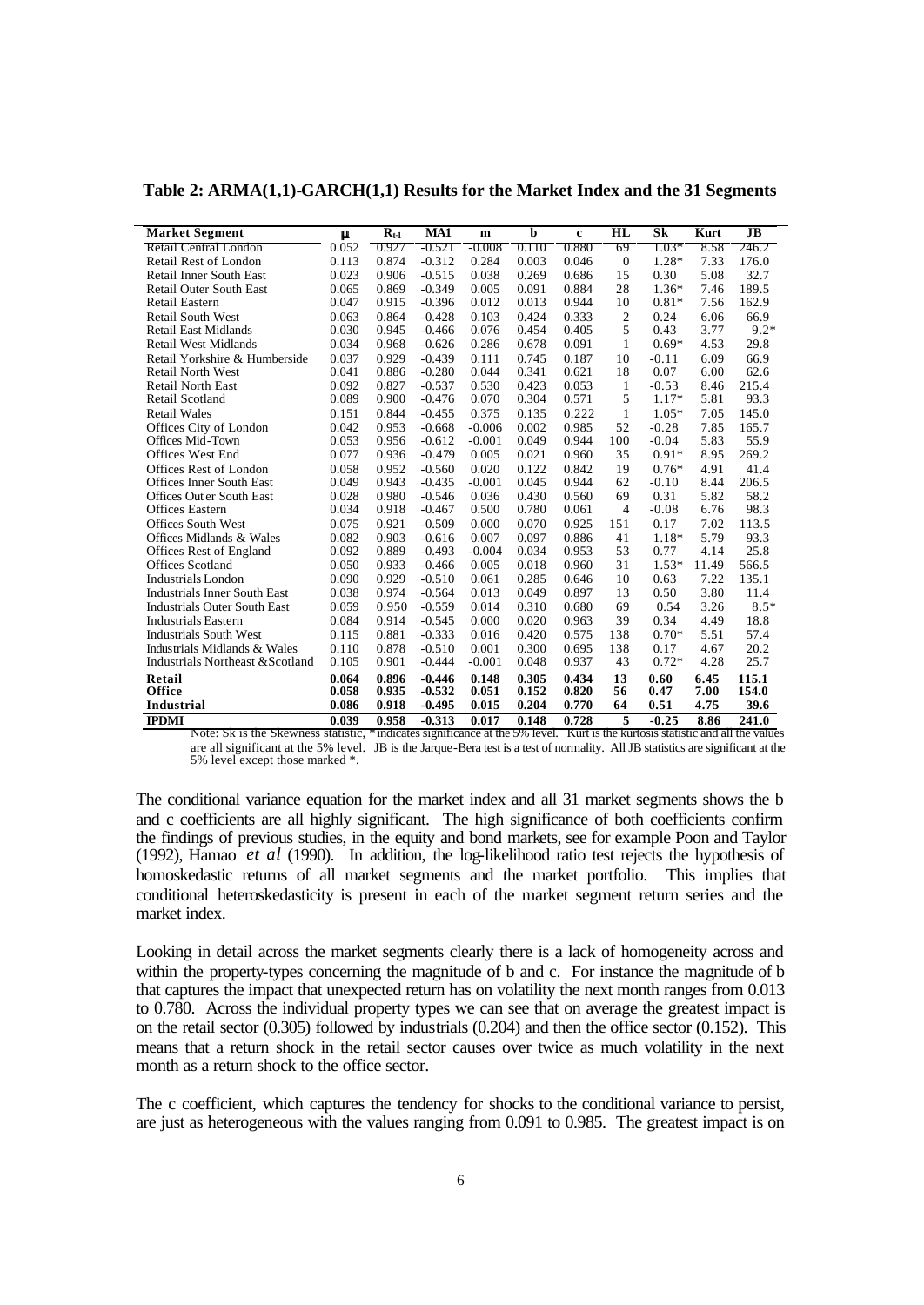average for the office sector (0.820), especially in London, and the least in the retails sector (0.434), particularly the further away the region is from London. Volatility persistence, as measured by the sum of b and c, is high for all market segments but always less than 1. In particular the combination of b and c suggests that shocks to the volatility of the office and industrial sectors are much more persistent than shocks to the retail sector. A more intuitive way of measuring persistence in the volatility processes is to calculate the half-life (HL) of a shock to the process, that is, the time that it takes for half of the shock to have dissipated, where the HL for the *ith* segment may be calculated as  $HL_i = \log(0.5) / (\log(b_i + c_i))$ . In the case of the retail sector the HL is just over one year at 13 months on average, for the office sector the figure is just under four years at 40 months, whereas for the industrial sector, the HL is about over five years at 64 months.

Finally, Table 2 presents several diagnostic tests performed on the standardised residuals for the purpose of testing the robustness of the results and the adequacy of the models. A particular appealing property of the GARCH model is that it allows the series to have excess kurtosis without violating the normality assumption, and therefore to be symmetric, Engle (1982). Nonetheless, all standardised residuals still display evidence of non-normality, as indicated by the JB tests, except for retails in the East Midlands and industrials in the Outer Southeast. However, the sizes of the skewness and kurtosis statistics are, in the main, of a lower magnitude and significance than the original returns. For instance, the skewness statistics of the standardised residuals is now only significant for 13 of the market segments compared with 24 for the original series. This suggests that the standardised residuals are closer to normality than the original data. In this respect, the estimated models appear to explain of the normality violations in the original return series. Inspection of the correlograms of the standardised residuals (Table 3 in the appendix) indicates that the first and second order residuals are below their critical values, rejecting the hypothesis of linear dependencies in each market segment and the market index. However, LB Q-statistics for lags 6 and 12 still show significant dependencies at these higher lags, for a number of segments. Be that as it may the correlograms and the LB Q-statistics of the squared standardised residuals (Table 4 in the appendix), shows that non-linear dependencies have been eliminated for all segments and the market index and at all lags. This indicates that the model fares well in terms of accounting for the heteroskedasticity and changing unconditional or conditional variance in the original series.

#### **4. Time-Varying Betas**

The simplest way to calculate a portfolio beta is to use the single index market model (SIMM) that links the returns of the asset to the returns of a market index by the following equation:

$$
r_{it} = \alpha + \beta_i r_{mt} + \varepsilon_{it} \quad \text{for } t = 1, \dots, T
$$
 (4)

where  $r_{it}$  is the return of the *ith* asset at time t,  $r_{mt}$  is the return of the market index at time t,  $\beta$ (beta) is the slope coefficient of the regression measuring the change in the asset's returns relative to those of the market and  $\alpha$  (alpha) is a measure of the asset's returns independent of the market.

Schwert and Seguin (1990) suggest that the time-varying beta conditional upon the market volatility can be modeled by the following equation:

$$
\beta_i = \beta_i + \delta_i / \sigma_{mt}^2 \tag{5}
$$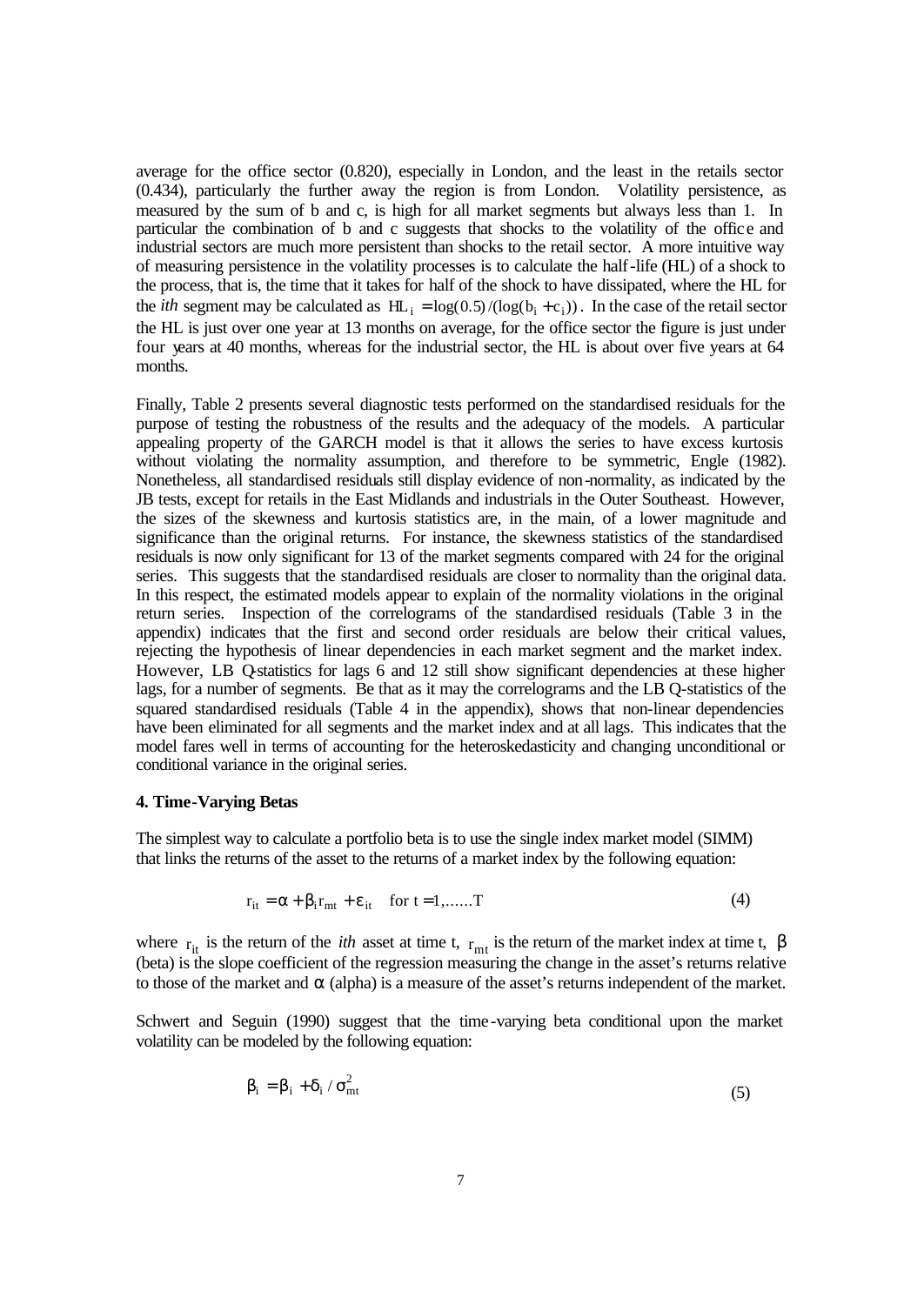where  $\sigma_{\rm mt}^2$  is the conditional variance of returns of the market index. According to equation 5, the time-varying beta consists of a constant term  $\beta$  and a time-varying term δ. A positive δ implies that the systematic risk of the *ith* assets varies inversely with market volatility, whereas a negative  $\delta$  implies that systematic risk and market volatility is positively related. In other words if δ is negative (positive), increases in market volatility leads to an increase (decrease) in the beta of the asset, other things held constant. Substituting equation (5) into equation (4) gives the following heteroskedastic market model (HMM):

$$
r_{it} = \alpha + \beta_i r_{mt} + \delta_i (r_{mt} / \sigma_{mt}^2) + \varepsilon_{it} \quad \text{for } t = 1, \dots, T
$$
 (6)

Table 3 presents the heteroskedasticity consistent estimates of equation (6) using the Newey-West method. The conditional variance of the market index derived from the ARMA(1,1)- GARCH(1,1) model shown in Table 2.

The time-varying coefficient  $\delta$  is negative for all regions in the retail sector, significantly so for 9 regions at the 10% level. This implies that as the volatility of the market increases the systematic risk of the retail sector increases. In contrast  $\delta$  is positive for 7 of the 11 office regions, 4 significant at the 10% level. The significantly positive coefficients concentrated in London and the Southeast. Thus, an increase in market volatility tends to lead to a fall in the systematic risk of offices, especially in the Southeast. This implies that the systematic risk of the retail and office property-types tend to move in opposite directions in periods of increased market volatility. In contrast, the incidence of negative and positive  $\delta$  coefficients in the industrial sector is almost equally split between the regions. Interestingly the positive values are concentrated in the South and negative values in the North, with the northern regions displaying the greater evidence of significance. Consequently, different property-types and different regions behave differently with increases in market volatility.

Table 3 shows that the on average the time varying estimates of β are almost identical to those of the SIMM, 1.032 compared with 0.990. This provides evidence that the results in the first part of Table 3 are not driven by any interaction between the two explanatory variables. Further evidence is provides by the adjusted R-squared values of the models. The adjusted R-squared values of the SIMM are nearly identical to those of the time varying model. Therefore, the improvement in explanatory power can be attributed to the market volatility term.

Table 3 also shows that on average for those market segments with betas less than one, the  $\delta$ coefficient tends to be negative, while the market segments with betas greater than one  $\delta$  are positive. There is a significantly negative relationship  $(0.36, p=0.047)$  between the systematic risk and time-varying coefficients, based on the Spearman rank correlation test. This supports the view that safe and risky assets are affected differently by increases in market volatility. Finally, there is a significantly positive correlation between systematic risk and volatility persistence  $(0.49, p=0.005)$ . This implies that the market segments with the greatest volatility persistence generally show negative  $\delta$  coefficients, indicating a direct relationship between market volatility and systematic risk.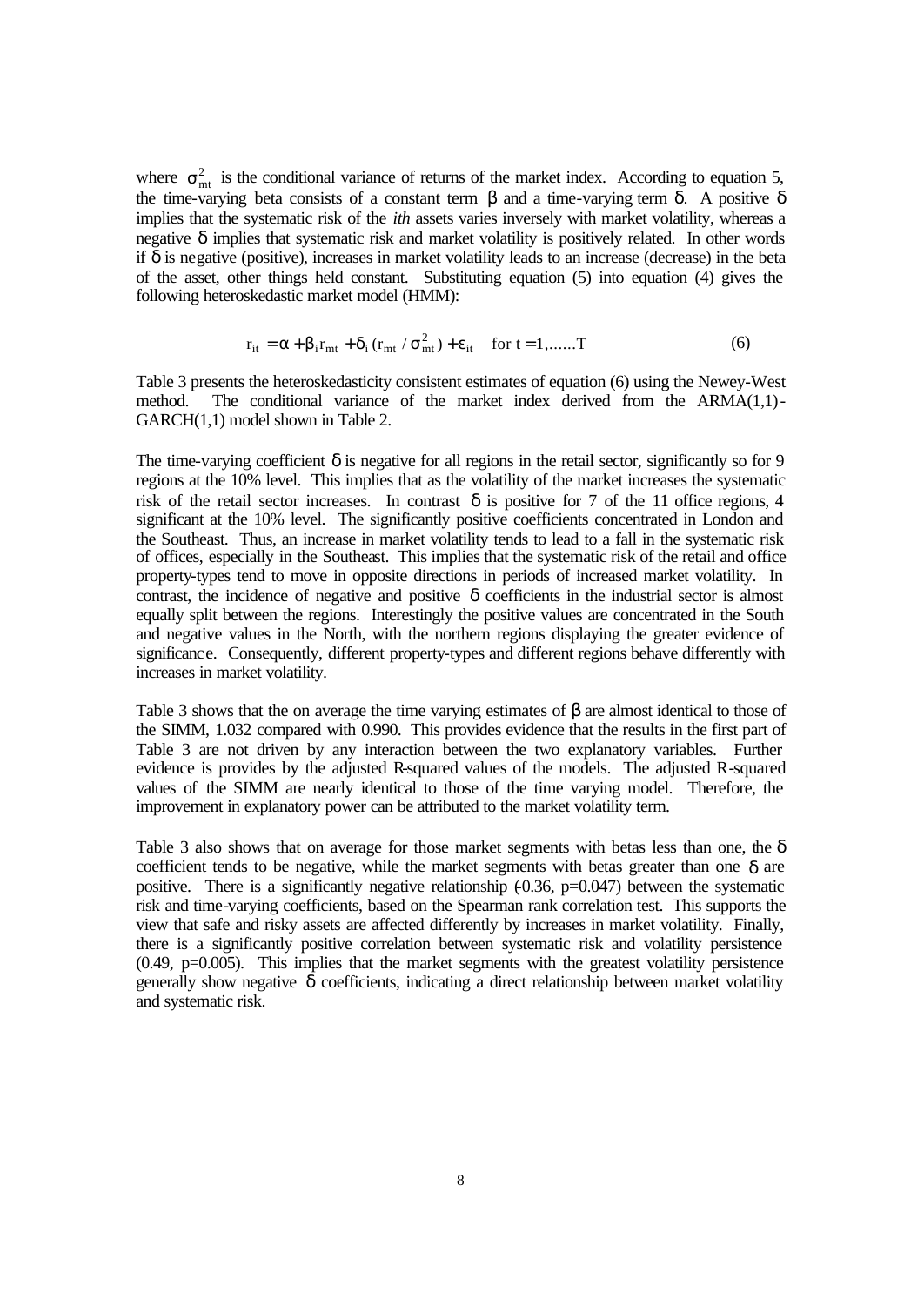|                                     |          | HMM   | SIMM      |        |       |        |
|-------------------------------------|----------|-------|-----------|--------|-------|--------|
| <b>Market Segment</b>               | a        | Ь     |           | AdjRSq | Ь     | AdjRSq |
| Retail Central London               | 0.056    | 1.124 | -0.009    | 46.2   | 1.068 | 46.4   |
| Retail Rest of London               | 0.078    | 0.943 | $-0.019*$ | 70.3   | 0.825 | 69.6   |
| Retail Inner South East             | $-0.116$ | 1.154 | $-0.032*$ | 66.0   | 0.960 | 64.5   |
| <b>Retail Outer South East</b>      | 0.026    | 1.041 | $-0.035*$ | 64.1   | 0.828 | 61.6   |
| Retail Eastern                      | $-0.019$ | 0.866 | $-0.008$  | 65.5   | 0.821 | 62.9   |
| <b>Retail South West</b>            | $-0.009$ | 1.019 | $-0.032*$ | 71.0   | 0.823 | 68.6   |
| <b>Retail East Midlands</b>         | 0.210    | 1.001 | $-0.034*$ | 55.6   | 0.795 | 53.6   |
| <b>Retail West Midlands</b>         | 0.087    | 0.990 | $-0.035*$ | 63.3   | 0.772 | 60.3   |
| Retail Yorkshire & Humberside       | 0.106    | 0.939 | $-0.022*$ | 61.5   | 0.803 | 60.6   |
| <b>Retail North West</b>            | 0.075    | 1.003 | $-0.026*$ | 51.4   | 0.847 | 50.6   |
| <b>Retail North East</b>            | 0.116    | 0.683 | $-0.011$  | 30.0   | 0.618 | 30.2   |
| Retail Scotland                     | 0.291    | 0.987 | $-0.036*$ | 48.9   | 0.769 | 46.8   |
| <b>Retail Wales</b>                 | 0.370    | 0.786 | $-0.024$  | 37.1   | 0.637 | 36.2   |
| Offices City of London              | $-0.769$ | 0.696 | $0.089*$  | 44.9   | 1.243 | 40.2   |
| Offices Mid-Town                    | $-0.705$ | 1.451 | 0.028     | 64.7   | 1.620 | 64.3   |
| Offices West End                    | $-0.429$ | 1.090 | $0.057*$  | 64.3   | 1.435 | 61.4   |
| Offices Rest of London              | $-0.051$ | 0.984 | 0.013     | 62.8   | 1.066 | 62.8   |
| <b>Offices Inner South East</b>     | $-0.254$ | 0.898 | $0.035*$  | 80.6   | 1.112 | 78.5   |
| <b>Offices Outer South East</b>     | $-0.153$ | 0.843 | 0.024     | 57.8   | 0.993 | 57.2   |
| <b>Offices Eastern</b>              | $-0.218$ | 1.107 | 0.022     | 51.5   | 1.242 | 51.4   |
| <b>Offices South West</b>           | $-0.117$ | 1.425 | $-0.030*$ | 62.6   | 1.244 | 61.9   |
| Offices Midlands & Wales            | 0.292    | 0.812 | $-0.006$  | 37.5   | 0.773 | 37.8   |
| Offices Rest of England             | 0.316    | 1.212 | $-0.029$  | 44.3   | 1.031 | 42.1   |
| <b>Offices Scotland</b>             | $-0.124$ | 1.106 | $-0.006$  | 51.6   | 1.072 | 51.6   |
| <b>Industrials London</b>           | 0.203    | 0.943 | 0.012     | 60.8   | 1.014 | 60.8   |
| <b>Industrials Inner South East</b> | 0.013    | 0.849 | $0.027*$  | 67.2   | 1.014 | 66.3   |
| <b>Industrials Outer South East</b> | 0.271    | 1.008 | $-0.004$  | 60.7   | 0.984 | 60.8   |
| <b>Industrials Eastern</b>          | $-0.004$ | 1.082 | 0.020     | 68.3   | 1.205 | 68.0   |
| <b>Industrials South West</b>       | 0.407    | 1.254 | $-0.040*$ | 61.7   | 1.014 | 58.6   |
| Industrials Midlands & Wales        | 0.372    | 1.387 | $-0.046*$ | 65.1   | 1.106 | 62.6   |
| Industrials Northeast &Scotland     | 0.575    | 1.311 | $-0.058*$ | 58.5   | 0.956 | 53.5   |
| <b>Retail Average</b>               | 0.098    | 0.964 | $-0.025$  | 56.2   | 0.813 | 54.8   |
| <b>Office Average</b>               | $-0.201$ | 1.057 | 0.018     | 56.6   | 1.166 | 55.4   |
| <b>Industrial Average</b>           | 0.262    | 1.119 | $-0.013$  | 63.2   | 1.042 | 61.5   |
| <b>Overall Average</b>              | 0.029    | 1.032 | $-0.007$  | 57.9   | 0.990 | 56.5   |

**Table 3: Beta Estimates of SIMM and HMM**

Note: all  $\beta_1$  values are significant at the 1%,  $\beta_2$  marked with \* are significant at the 10% level.

#### **5. Conclusions**

Estimates of the volatility of returns are essential for measuring the systematic risk (beta) of assets. This paper presents evidence of non-linearity in the variance of real estate returns for all market segments in the UK and finds that first order serial correlations are negatively related to the conditional variance of returns. The estimated  $ARMA(1,1)-GARCH(1,1)$  model for each market segment and the market index shows that different property types display differences in volatility. Then using the time varying model of Schwert and Seguin (1990), the results shows that different property types display differences in time variability. There is also evidence that the volatility persistence of each market segment and its systematic risk are significantly positively related. Thus, the systematic risks of different property-types tend to move in different directions during periods of increased market volatility. Finally, low risk market segments (i.e. with betas less than one) tend to show negative time-variability, while high risk market segments (i.e. with betas greater than one) generally show positive time-variability, indicating a positive relationship between the volatility of the market and individual market segments systematic risk. Consequently safer and riskier market segments are affected differently by increases in market volatility.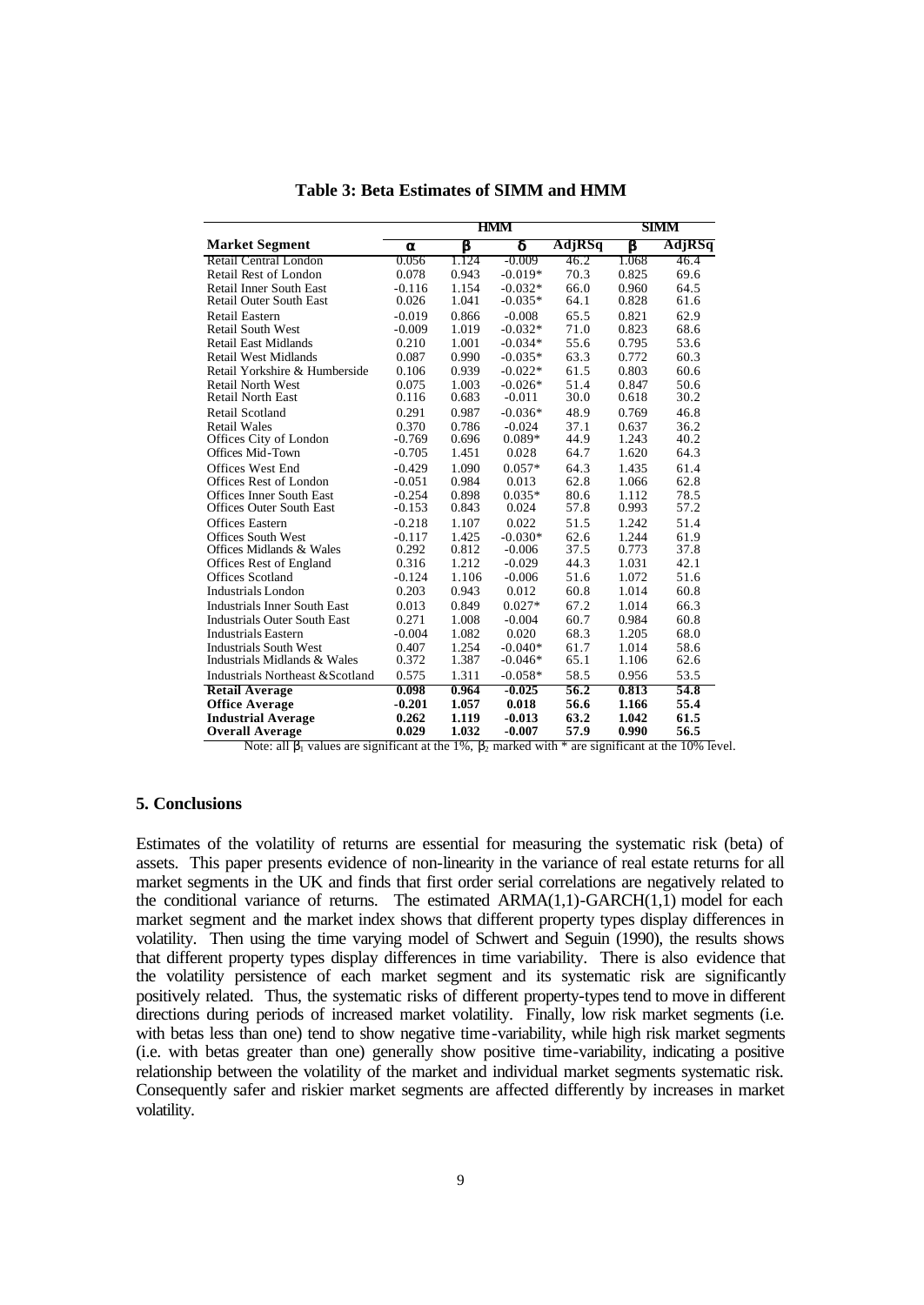Finally, there are at least two issues that need to be addressed when considering the estimation of the models in this study. First, the capital values of individual properties upon which the return series are based may be subject to appraisal bias; see Fisher, *et al* (1994) and Corgel and deRoos (1999) for comprehensive reviews. Consequently, this leads to significant serial correlation in the market index due to the temporal and cross sectional aggregation of individual property valuations (Geltner, 1991 and Brown and Matysiak 1998). This serial correlation in the market index may affect the significance and consistency of the parameter estimates (Fowler *et al*, 1979). Nonetheless, the GARCH model presented is designed to account for any heteroskedasticity and serial autocorrelation within the residuals. The second issue is the impact that volatility spillovers across property-types and geographical regions may have on the results. For instance, due to the close geographical proximity of each market segment within and between the different property types, it is quite likely that shocks in one market segment may spillover into others, leading to increases in conditional volatility in that market segment in addition to, or irrespective of, increases in volatility in the market index. Testing for both these impacts should prove a useful area of future research.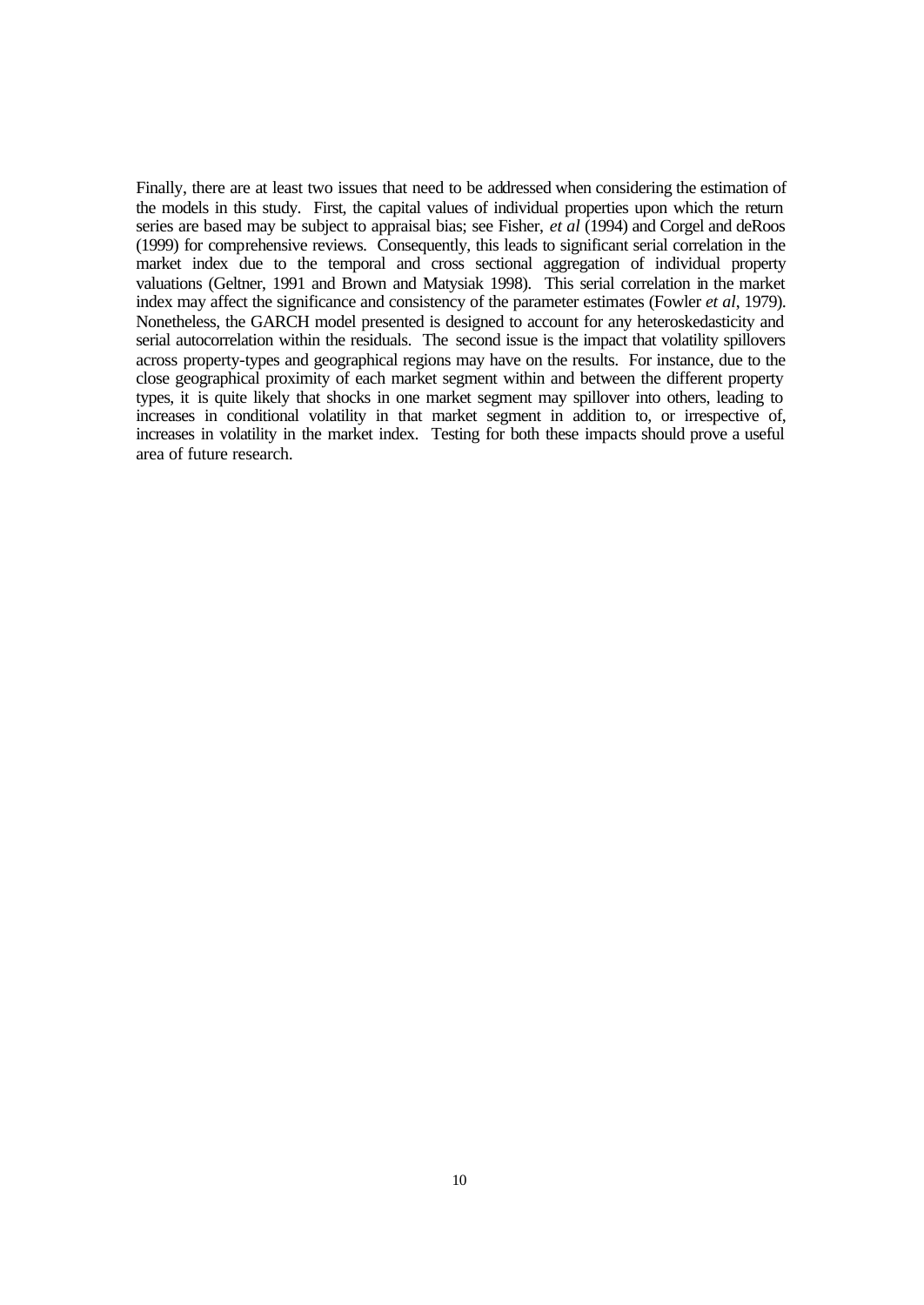#### **References**

Blume, M. E. (1971) On the Assessment of Risk, *Journal of Finance*, **26**, 1-10.

Blume, M. E. (1975) Betas and their Regression Tendencies, *Journal of Finance*, **30**, 785-795.

Bollerslev, T. (1986), Generalized Autoregressive Conditional Heteroskedasticity, *Journal of Econometrics*, **31**, 307-27.

Bollerslev, T., Chou, R.Y. and Kroner, K.E (1992), ARCH Modelling in Finance: A Review of the Theory and Empirical Evidence, *Journal of Econometrics*, **52**, 5-59.

Bollerslev, T., Engle, R.E and Wooldridge, J.M. (1988), A Capital Asset Pricing Model with Time-Varying Covariances, *Journal of Political Economy*, **96**, 116-31.

Bos, T. and Newbold, P. (1984) An Empirical Investigation of the Possibility of Stochastic Systematic Risk in the Market Model, *Journal of Business*, **57**, 35-41.

Brown, G.R. and Ong, S-E. (1998) *Smoothing and Serial Cross Correlation in Property Returns*, Presented at the European Real Estate Society Meeting, Maastricht, June.

Collins, D. W. Ledolter, J. and Rayburn, J. (1987) Some Further Evidence on the Stochastic Properties of Systematic Risk, *Journal of Business*, **60**, 425-448.

Corgel, J.B. and deRoos, J.A. (1999) Recovery of Real Estate Returns for Portfolio Allocation, *Journal of Real Estate Finance and Economics*, **18**, 279-296.

Dickey, D.A. and Fuller, W.A. (1979) Distribution of the Estimators for Autoregressive Time Series with a Unit Root, *Journal of the American Statistical Association,* **74**, 427-431.

Engle, R.E (1982), Autoregressive Conditional Heteroskedasticity with Estimates of the Variance of UK Inflation, *Econometrica*, **50**, 987-1007.

Engle, R.E, Lilien, D. and Robbins, R. (1987), Estimating Time Varying Risk Premia in the Term Structure: the ARCH-M model, *Econometrica*, **55**, 391-407.

Fama, E. (1965), The Behaviour of Stock Market Prices, *Journal of Business*, **38**, 34-105.

Fisher, J.D., Geltner, D.M. and Webb, R.B. (1994) Value Indices of Commercial Real Estate: A Comparison of Index Construction Methods*, Journal of Real Estate Finance and Economics*, **9**, 137-164.

Fowler, D., Rorke, H. and Jog, V.M. (1978) Heterokedasicity,  $R^2$  and Thin Trading on the Toronto Stock Exchange, *Journal of Finance*, December, 1201-1210.

French, K., Scwert, W. and Stambaugh, R., (1987) Expected Stock Returns and Volatility, *Journal of Financial Economics*, **19**, 3-29.

Giovannini, A. and Jorion, P. (1989) The Time Variation of Risk and Return in Foreign Exchange and Stock Markets, *Journal of Finance* , **44**, 307-325.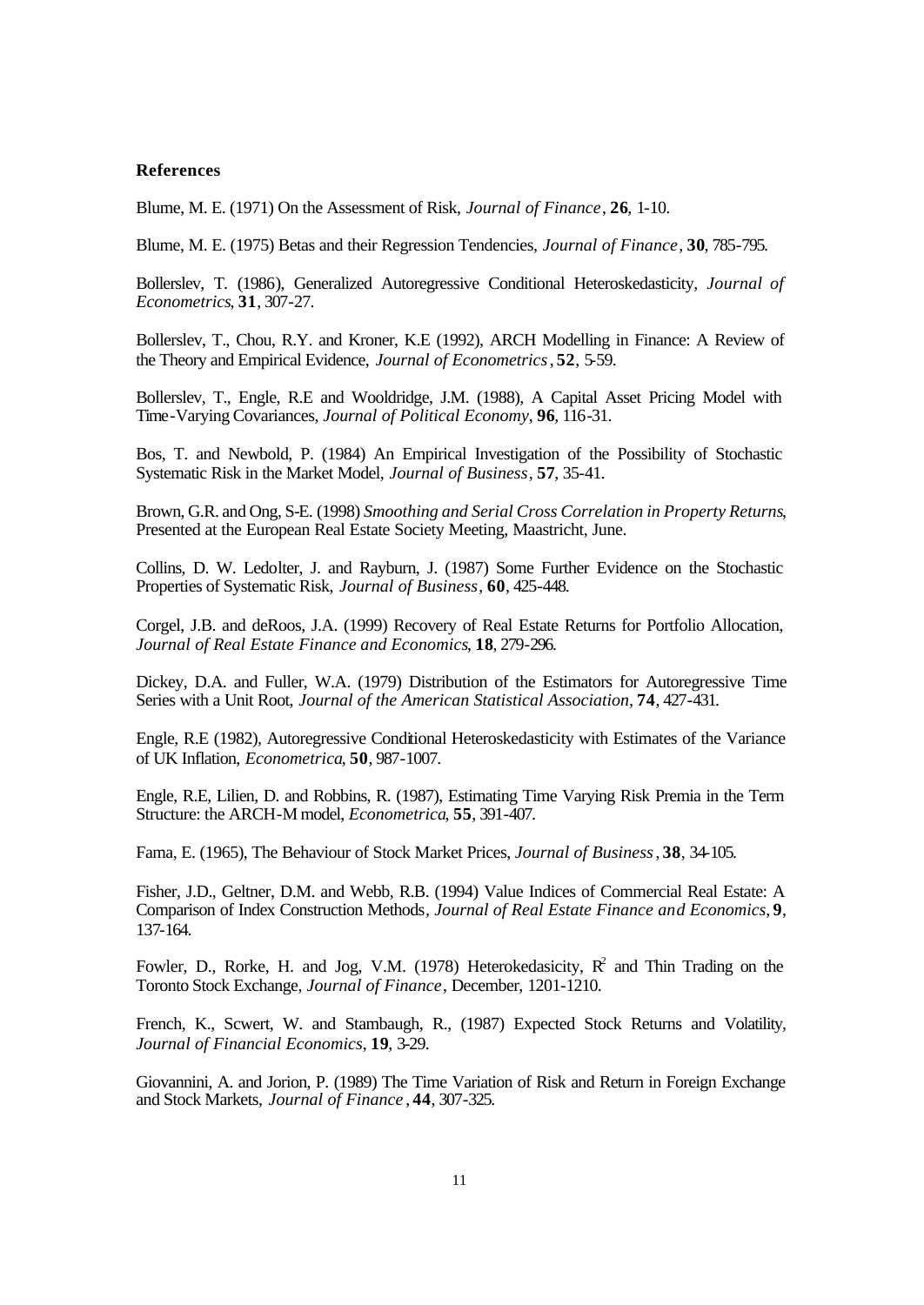Hamao, Y., Masulis, R.W. and Hg, V. (1990) Correlation in Price Changes and Volatility Across International Stock Markets, *Review of Financial Studies*, **3**, 281-307.

Koutmos, G. (1994) Time Dependent Autocorrelation in EMS Exchange rates, *Journal of International, Financial markets, Institutions and Money*, **3**, 65-84.

Koutmos, G., Lee, U. and Theodossiou, P., (1994) Time-Varying Betas and Volatility Persistence in International Stock Markets, *Journal of Economics and Business*, **46**, 101-112.

LeBaron, B. (1992) Some Relations Between Volatility and Serial Correlation in Stock Market Returns, *Journal of Business*, **65**, 199-219.

Lee, C.F. and Chen, CR. (1982) Beta Stability and Tendency: An Application of the Variable Mean Response Regression Model, *Journal of Economics and Business*, **34**, 201-206.

Lee, S.L. (2001) *The Stability of Real Estate Portfolio Betas and the Portfolio Construction Process*, Presented at the 6<sup>th</sup> Annual Meeting of the Asian Real Estate Society (AsRES), Tokyo, Japan, August 1-3 2001.

Lo, A. and MacKinlay, C. (1990) An Econometric Analysis of Nonsynchornous Trading, *Journal of Econometrics*, **45**, 181-211.

Lizieri, C. and Ward, C.W.R. (2000) The Distribution of Real Estate Returns. In: Knight, J. and Satchell, S. (eds) *Return Distributions in Finance*. London: Butterworth-Heinemann, 2000, 47- 74.

Mandelbrot, B. (1963), The Variation of Certain Speculative Prices*, Journal of Business*, **36**, 394- 419.

Ohlson, J. and Rosenberg, B. (1982) Systematic Risk of the CRSP Equal-weighted Common Stock Index: A History Estimated by Stochastic Parameter Regression, *Journal of Business*, **55**, 121-145.

Perron, P. (1988) Trends and Random Walks in Macroeconomic Time Series: Further Evidence from a New Approach, *Journal of Economic Dynamics and Control,* **12**, 297-332.

Phillips, P.C.B. (1987), Time Series Regression with Unit Root, *Econometrica,* **55**, 2, 227-302.

Phillips, P.C.B. and Perron, P. (1988) Testing for a Unit Root in Time Series Regression, *Biometrika,* **75**, 335-346.

Poon, S-H. and Taylor, S.J. (1992), Stock Returns and Volatility: An Empirical Study of the UK Stock Market, *Journal Banking and Finance*, **16**, 37-59.

Sentana, E. and Wadhwani, S., (1992) Feedback Traders and Stock Return Autocorrelation: Evidence from a Century of Daily Data, *Economic Journal*, **102**, 415-425.

Scholes, M. and Willams, J. (1977) Estimating Betas from Nonsynchronous Data, *Journal of Financial Economics*, **5**, 309-386.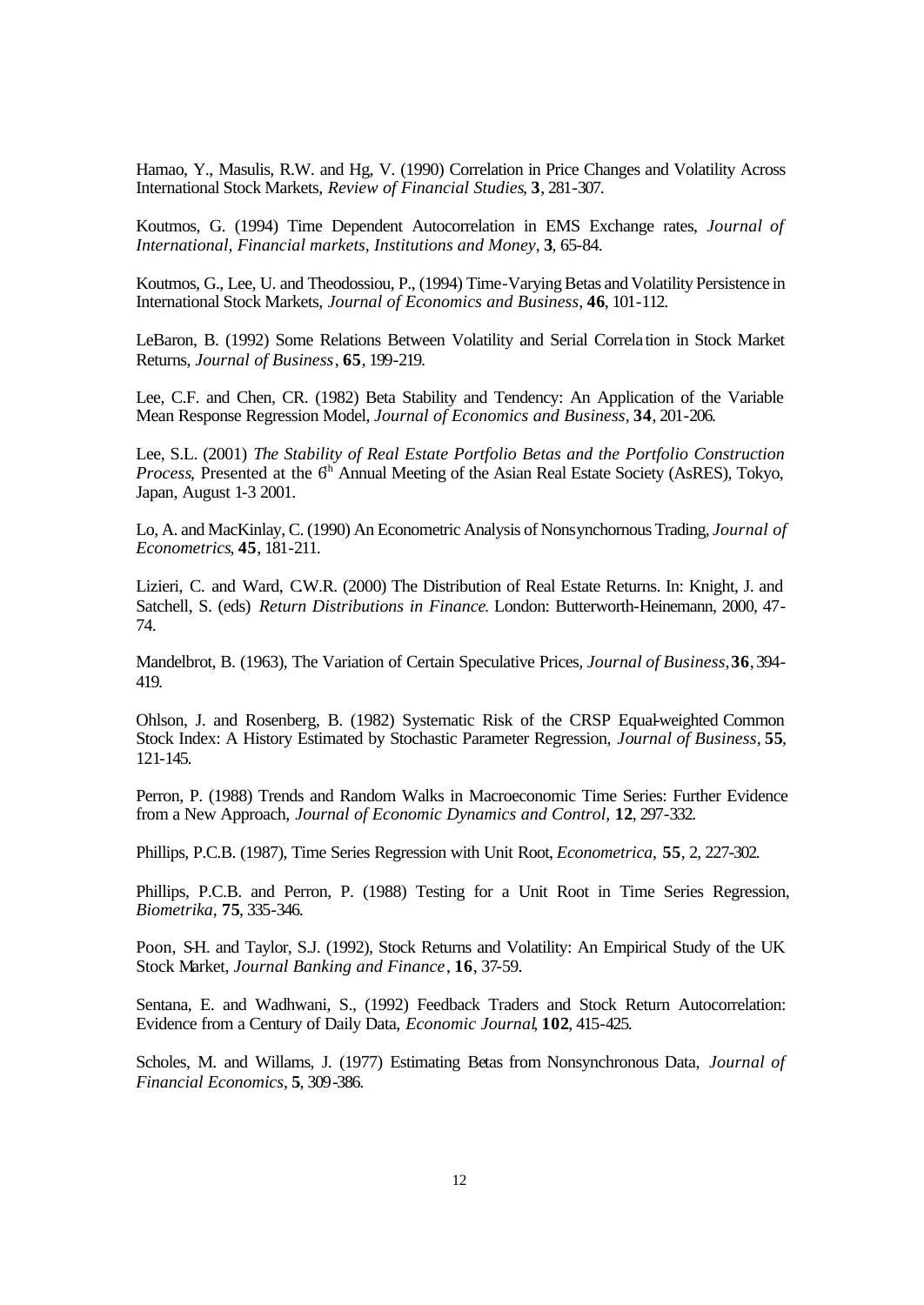Schwert, W. and Seguin, P. (1990) Heteroskedasicity in Stock Returns, *Journal of Finance*, **45**, 1129-1155.

Simmonds, R., La Motte, L. and McWhorter, A. (1986) Testing for Nonstationarity of Market Risk: An Exact Test and Power Considerations, *Journal of Financial and Quantitative Analysis*, **21**, 209-220.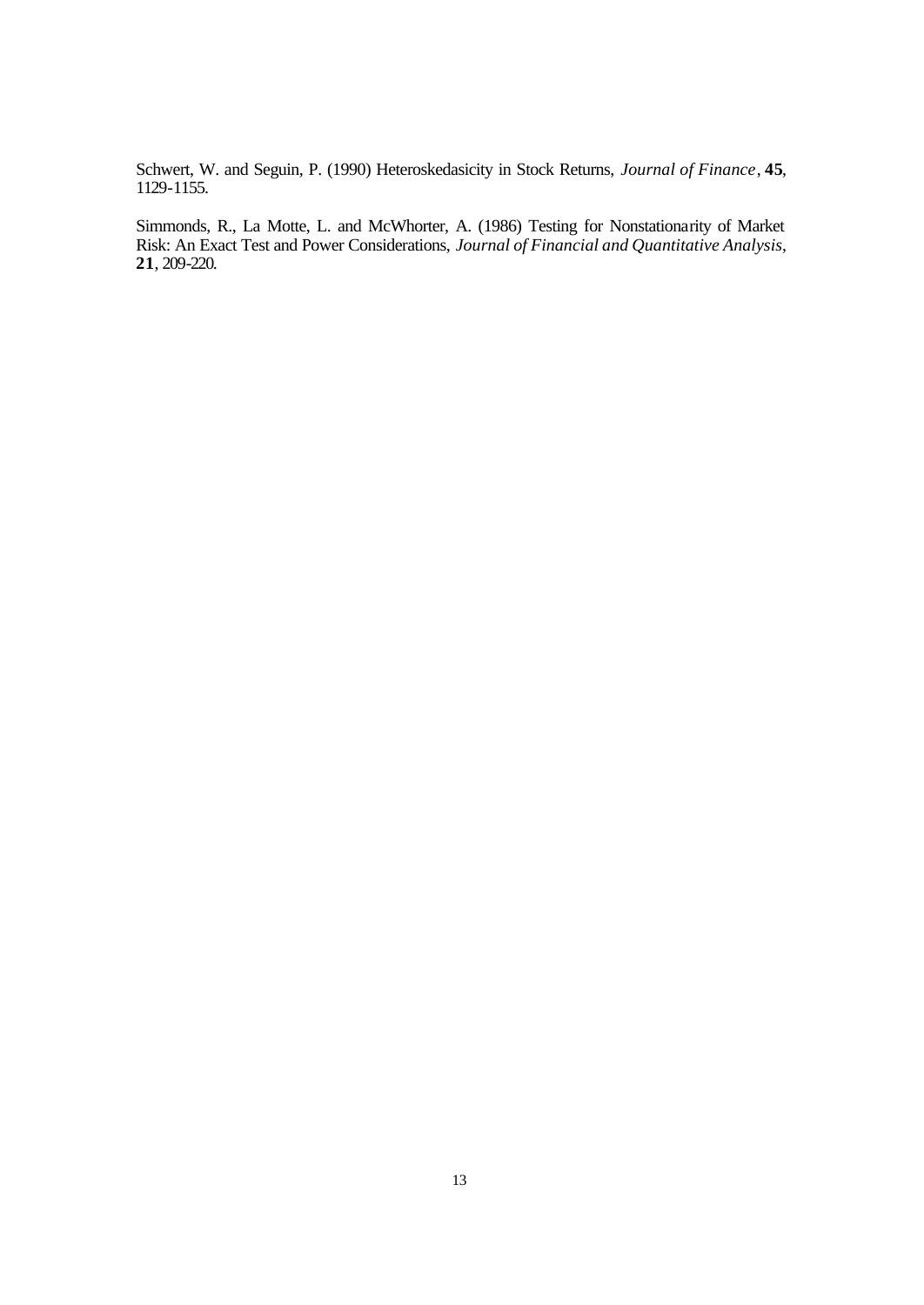## **Appendix:**

| <b>Market Segment</b>                                         | ${\bf r}$ 1 | $\mathbf{r}$ 2 | $\mathbf{r}$ 3   | $\mathbf{r}$ 4 | r 5  | r <sub>6</sub> | LB(1)  |        | $LB2(2)$ $LB(6)$ $LB(12)$ |               |
|---------------------------------------------------------------|-------------|----------------|------------------|----------------|------|----------------|--------|--------|---------------------------|---------------|
| <b>IPDMI</b>                                                  | 0.89        | 0.85           | 0.82             | 0.74           | 0.67 | 0.60           | 135.21 | 260.03 |                           | 610.65 748.96 |
| Retail Central London                                         | 0.54        | 0.50           | 0.42             | 0.45           | 0.46 | 0.49           | 50.42  | 93.54  | 237.32                    | 338.75        |
| Retail Rest of London                                         | 0.74        | 0.63           | 0.64             | 0.55           | 0.54 | 0.52           | 92.49  | 160.22 | 383.67                    | 451.78        |
| Retail Inner South East                                       | 0.64        | 0.62           | 0.59             | 0.51           | 0.43 | 0.46           | 70.37  | 136.91 | 313.23                    | 361.37        |
| <b>Retail Outer South East</b>                                | 0.71        | 0.59           | 0.57             | 0.49           | 0.46 | 0.47           | 86.46  | 146.97 | 320.74                    | 384.75        |
| Retail Eastern                                                | 0.63        | 0.64           | 0.55             | 0.52           | 0.38 | 0.35           | 67.81  | 138.30 | 285.76                    | 325.34        |
| <b>Retail South West</b>                                      | 0.69        | 0.66           | 0.61             | 0.49           | 0.43 | 0.37           | 82.19  | 156.54 | 320.38                    | 348.37        |
| <b>Retail East Midlands</b>                                   | 0.54        | 0.62           | 0.53             | 0.46           | 0.41 | 0.35           | 48.88  | 115.00 | 252.41                    | 294.46        |
| <b>Retail West Midlands</b>                                   | 0.56        | 0.51           | 0.55             | 0.45           | 0.38 | 0.30           | 54.21  | 99.54  | 228.01                    | 258.70        |
| Retail Yorkshire & Humberside                                 | 0.59        | 0.59           | 0.58             | 0.51           | 0.36 | 0.34           | 60.09  | 119.10 | 265.63                    | 289.50        |
| <b>Retail North West</b>                                      | 0.60        | 0.47           | 0.45             | 0.38           | 0.26 | 0.26           | 62.01  | 100.66 | 183.50                    | 198.52        |
| <b>Retail North East</b>                                      | 0.39        | 0.35           | 0.29             | 0.24           | 0.20 | 0.17           | 26.11  | 46.54  | 83.19                     | 99.55         |
| Retail Scotland                                               | 0.57        | 0.54           | 0.42             | 0.35           | 0.26 | 0.28           | 55.76  | 106.26 | 184.41                    | 192.47        |
| <b>Retail Wales</b>                                           | 0.41        | 0.28           | 0.33             | 0.25           | 0.16 | 0.23           | 28.10  | 41.82  | 85.15                     | 88.32         |
| Offices City of London                                        | 0.58        | 0.51           | 0.61             | 0.45           | 0.51 | 0.50           | 56.62  | 100.62 | 289.94                    | 465.03        |
| Offices Mid-Town                                              | 0.69        | 0.69           | 0.65             | 0.68           | 0.56 | 0.63           | 81.65  | 162.35 | 442.05                    | 659.00        |
| Offices West End                                              | 0.64        | 0.57           | 0.53             | 0.57           | 0.62 | 0.65           | 70.55  | 127.04 | 371.68                    | 566.36        |
| Offices Rest of London                                        | 0.68        | 0.60           | 0.64             | 0.52           | 0.52 | 0.52           | 77.90  | 140.51 | 353.45                    | 447.03        |
| <b>Offices Inner South East</b>                               | 0.74        | 0.70           | 0.64             | 0.65           | 0.55 | 0.52           | 92.43  | 177.59 | 423.96                    | 531.68        |
| <b>Offices Outer South East</b>                               | 0.64        | 0.59           | 0.52             | 0.49           | 0.44 | 0.47           | 69.75  | 129.07 | 291.00                    | 338.54        |
| Offices Eastern                                               | 0.46        | 0.51           | 0.58             | 0.44           | 0.43 | 0.38           | 36.15  | 81.39  | 229.96                    | 302.28        |
| <b>Offices South West</b>                                     | 0.68        | 0.63           | 0.66             | 0.57           | 0.50 | 0.45           | 80.09  | 148.55 | 358.86                    | 426.36        |
| Offices Midlands & Wales                                      | 0.45        | 0.40           | 0.62             | 0.41           | 0.30 | 0.44           | 34.72  | 62.18  | 207.28                    | 236.08        |
| Offices Rest of England                                       | 0.60        | 0.55           | 0.46             | 0.48           | 0.47 | 0.48           | 62.10  | 113.30 | 269.73                    | 318.00        |
| <b>Offices Scotland</b>                                       | 0.63        | 0.67           | 0.49             | 0.54           | 0.45 | 0.54           | 67.66  | 143.97 | 322.95                    | 399.13        |
| Industrials London                                            | 0.62        | 0.62           | 0.60             | 0.49           | 0.47 | 0.41           | 64.59  | 129.87 | 302.23                    | 355.37        |
| <b>Industrials Inner South East</b>                           | 0.68        | 0.68           | 0.66             | 0.56           | 0.55 | 0.50           | 79.03  | 158.60 | 386.83                    | 496.78        |
| <b>Industrials Outer South East</b>                           | 0.71        | 0.63           | 0.64             | 0.54           | 0.46 | 0.46           | 85.78  | 154.40 | 348.63                    | 428.14        |
| <b>Industrials Eastern</b>                                    | 0.60        | 0.61           | 0.63             | 0.57           | 0.50 | 0.52           | 61.61  | 125.76 | 343.02                    | 465.99        |
| <b>Industrials South West</b>                                 | 0.61        | 0.54           | 0.49             | 0.45           | 0.36 | 0.33           | 62.60  | 111.83 | 230.00                    | 269.50        |
| Industrials Midlands & Wales                                  | 0.71        | 0.68           | 0.68             | 0.52           | 0.45 | 0.35           | 86.92  | 167.17 | 351.33                    | 385.76        |
| Industrials Northeast & Scotland                              | 0.69        | 0.71           | 0.60             | 0.62           | 0.42 | 0.45           | 80.43  | 167.97 | 362.92                    | 424.59        |
| <b>Retail Average</b>                                         | 0.59        | 0.54           | 0.50             | 0.43           | 0.36 | 0.35           | 60.38  | 112.42 | 241.80                    | 279.37        |
| <b>Office Average</b>                                         | 0.62        | 0.58           | 0.58             | 0.53           | 0.49 | 0.51           | 66.33  | 126.05 | 323.71                    | 426.32        |
| <b>Industrial Average</b>                                     | 0.66        | 0.64           | 0.61             | 0.53           | 0.46 | 0.43           | 74.42  | 145.09 | 332.14                    | 403.73        |
| <b>Overall Average</b>                                        | 0.61        |                | $0.58$ 0.56 0.49 |                | 0.43 | 0.42           | 65.66  | 124.63 | 291.27                    | 359.60        |
| All autocorrelation coefficients are significant at all lags. |             |                |                  |                |      |                |        |        |                           |               |

**Table 1: Correlogram of the Market Index and the 31 Segments Monthly Returns**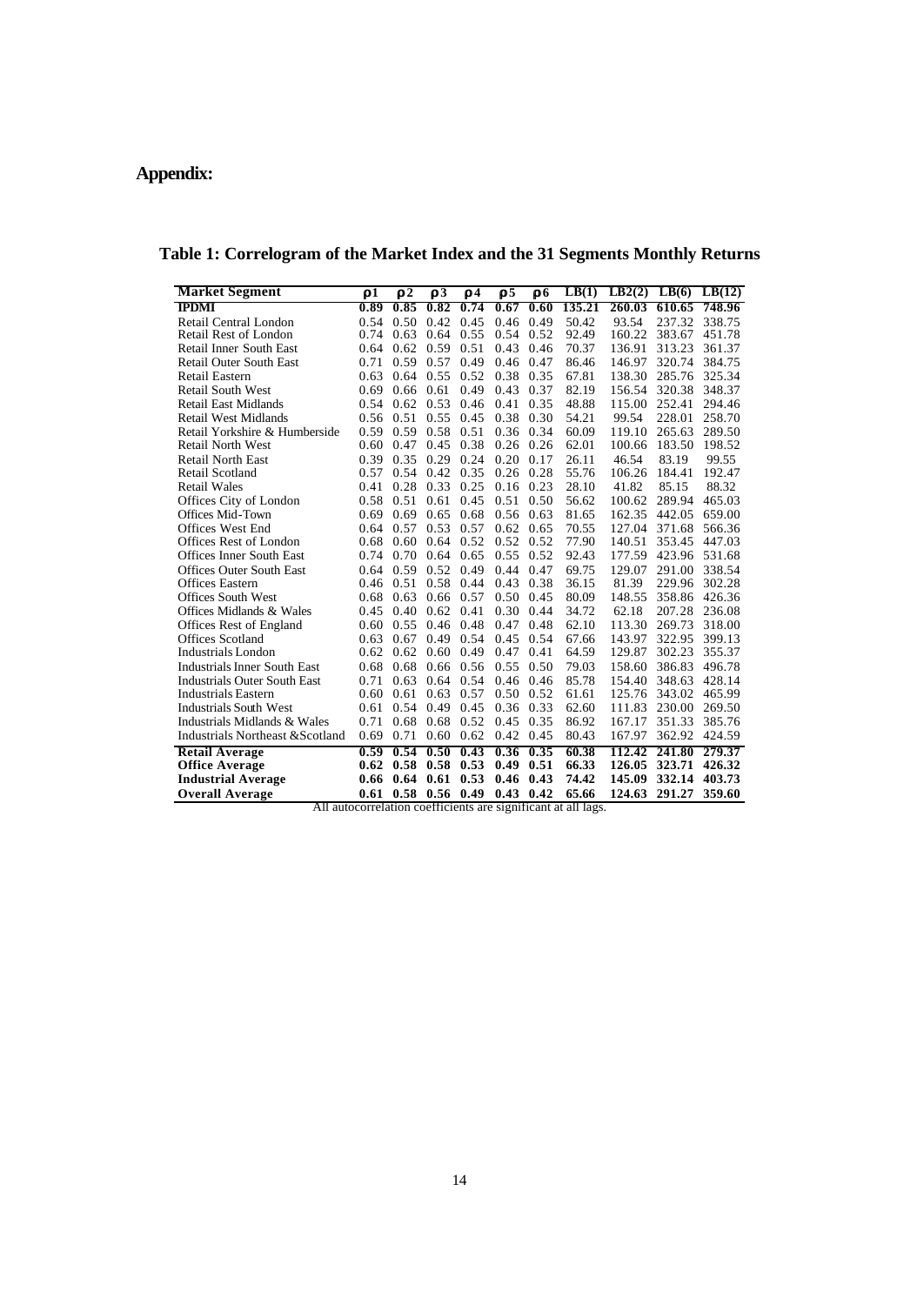| <b>Market Segment</b>               | $\mathbf{r}$ 1 | $\mathbf{r}$ 2 | r3   | $\mathbf{r}$ <sup>4</sup> | $\mathbf{r}$ 5 | r <sub>6</sub> | LB(1)   | LB2(2)  | LB(6)  | LB(12) |
|-------------------------------------|----------------|----------------|------|---------------------------|----------------|----------------|---------|---------|--------|--------|
| <b>IPDMI</b>                        | 0.75           | 0.67           | 0.64 | 0.51                      | 0.39           | 0.32           | 96.37   | 172.68  | 333.89 | 360.83 |
| Retail Central London               | 0.10           | 0.10           | 0.00 | 0.07                      | 0.14           | 0.32           | $1.76*$ | $3.38*$ | 25.90  | 29.22  |
| Retail Rest of London               | 0.57           | 0.34           | 0.40 | 0.33                      | 0.34           | 0.42           | 55.19   | 75.27   | 173.87 | 188.75 |
| <b>Retail Inner South East</b>      | 0.40           | 0.34           | 0.36 | 0.26                      | 0.18           | 0.29           | 27.04   | 46.90   | 101.37 | 107.34 |
| <b>Retail Outer South East</b>      | 0.54           | 0.27           | 0.21 | 0.18                      | 0.17           | 0.34           | 49.67   | 61.78   | 100.37 | 127.67 |
| Retail Eastern                      | 0.26           | 0.39           | 0.21 | 0.25                      | 0.06           | 0.24           | 11.55   | 37.76   | 67.40  | 83.14  |
| Retail South West                   | 0.44           | 0.49           | 0.37 | 0.17                      | 0.12           | 0.04           | 32.46   | 74.02   | 105.28 | 107.47 |
| <b>Retail East Midlands</b>         | 0.16           | 0.37           | 0.24 | 0.22                      | 0.16           | 0.16           | 4.62    | 27.67   | 55.19  | 66.61  |
| <b>Retail West Midlands</b>         | 0.29           | 0.22           | 0.40 | 0.14                      | 0.05           | 0.04           | 14.58   | 23.14   | 54.95  | 56.30  |
| Retail Yorkshire & Humberside       | 0.40           | 0.52           | 0.39 | 0.30                      | 0.13           | 0.10           | 27.63   | 73.78   | 120.75 | 123.45 |
| <b>Retail North West</b>            | 0.23           | 0.11           | 0.12 | 0.08                      | 0.07           | 0.00           | 9.05    | 11.26   | 15.59  | 17.43  |
| <b>Retail North East</b>            | 0.26           | 0.13           | 0.09 | 0.04                      | 0.06           | 0.06           | 11.56   | 14.32   | 17.37  | 22.58  |
| <b>Retail Scotland</b>              | 0.36           | 0.30           | 0.20 | 0.10                      | 0.02           | 0.02           | 22.67   | 37.89   | 46.39  | 47.13  |
| <b>Retail Wales</b>                 | 0.34           | 0.13           | 0.18 | 0.08                      | 0.02           | 0.06           | 19.98   | 22.66   | 30.17  | 32.33  |
| Offices City of London              | 0.07           | 0.01           | 0.20 | $-0.02$                   | 0.10           | 0.05           | $0.79*$ | $0.81*$ | 9.88   | 29.60  |
| Offices Mid-Town                    | 0.23           | 0.20           | 0.21 | 0.46                      | 0.12           | 0.29           | 8.63    | 15.75   | 77.84  | 99.75  |
| <b>Offices West End</b>             | 0.19           | 0.07           | 0.06 | 0.13                      | 0.28           | 0.37           | 6.18    | 7.11    | 47.88  | 60.58  |
| Offices Rest of London              | 0.32           | 0.31           | 0.51 | 0.15                      | 0.21           | 0.37           | 17.54   | 34.52   | 116.80 | 125.39 |
| <b>Offices Inner South East</b>     | 0.34           | 0.35           | 0.20 | 0.38                      | 0.16           | 0.13           | 20.04   | 40.63   | 79.87  | 81.74  |
| <b>Offices Outer South East</b>     | 0.40           | 0.32           | 0.18 | 0.22                      | 0.30           | 0.36           | 27.88   | 45.46   | 98.30  | 144.15 |
| <b>Offices Eastern</b>              | 0.05           | 0.12           | 0.26 | 0.10                      | 0.10           | 0.11           | $0.40*$ | $2.87*$ | 19.79  | 26.81  |
| Offices South West                  | 0.49           | 0.38           | 0.49 | 0.36                      | 0.32           | 0.25           | 40.28   | 64.76   | 158.46 | 192.00 |
| Offices Midlands & Wales            | 0.29           | 0.24           | 0.67 | 0.36                      | 0.23           | 0.40           | 14.67   | 24.50   | 160.91 | 186.37 |
| Offices Rest of England             | 0.40           | 0.39           | 0.27 | 0.32                      | 0.42           | 0.47           | 27.92   | 54.04   | 153.68 | 199.33 |
| <b>Offices Scotland</b>             | 0.26           | 0.42           | 0.18 | 0.34                      | 0.14           | 0.41           | 11.63   | 41.77   | 101.07 | 139.43 |
| <b>Industrials London</b>           | 0.23           | 0.29           | 0.22 | 0.20                      | 0.19           | 0.20           | 8.65    | 23.01   | 51.63  | 69.65  |
| <b>Industrials Inner South East</b> | 0.34           | 0.40           | 0.41 | 0.32                      | 0.39           | 0.28           | 20.23   | 48.27   | 134.59 | 191.22 |
| <b>Industrials Outer South East</b> | 0.62           | 0.50           | 0.41 | 0.28                      | 0.26           | 0.34           | 65.86   | 108.32  | 183.42 | 261.62 |
| <b>Industrials Eastern</b>          | 0.29           | 0.32           | 0.40 | 0.33                      | 0.34           | 0.44           | 14.77   | 32.24   | 133.95 | 212.24 |
| <b>Industrials South West</b>       | 0.37           | 0.34           | 0.24 | 0.24                      | 0.14           | 0.16           | 23.86   | 43.58   | 71.57  | 96.87  |
| Industrials Midlands & Wales        | 0.61           | 0.55           | 0.61 | 0.32                      | 0.24           | 0.24           | 62.98   | 115.66  | 218.03 | 243.65 |
| Industrials Northeast & Scotland    | 0.58           | 0.65           | 0.48 | 0.60                      | 0.33           | 0.38           | 56.58   | 128.68  | 276.52 | 338.15 |
| <b>Retail Average</b>               | 0.34           | 0.28           | 0.25 | 0.17                      | 0.12           | 0.16           | 22.13   | 39.22   | 70.35  | 77.65  |
| <b>Office Average</b>               | 0.28           | 0.26           | 0.29 | 0.25                      | 0.22           | 0.29           | 16.00   | 30.20   | 93.13  | 116.83 |
| <b>Industrial Average</b>           | 0.43           | 0.44           | 0.40 | 0.33                      | 0.27           | 0.29           | 36.13   | 71.40   | 152.82 | 201.91 |
| <b>Overall Average</b>              | 0.34           | 0.31           | 0.30 | 0.24                      | 0.19           | 0.24           | 23.12   | 43.28   | 97.06  | 119.61 |

**Table 2: Correlogram of the Market Index and the 31 Segments Squared Returns**

All autocorrelation coefficients are significant except those marked \*.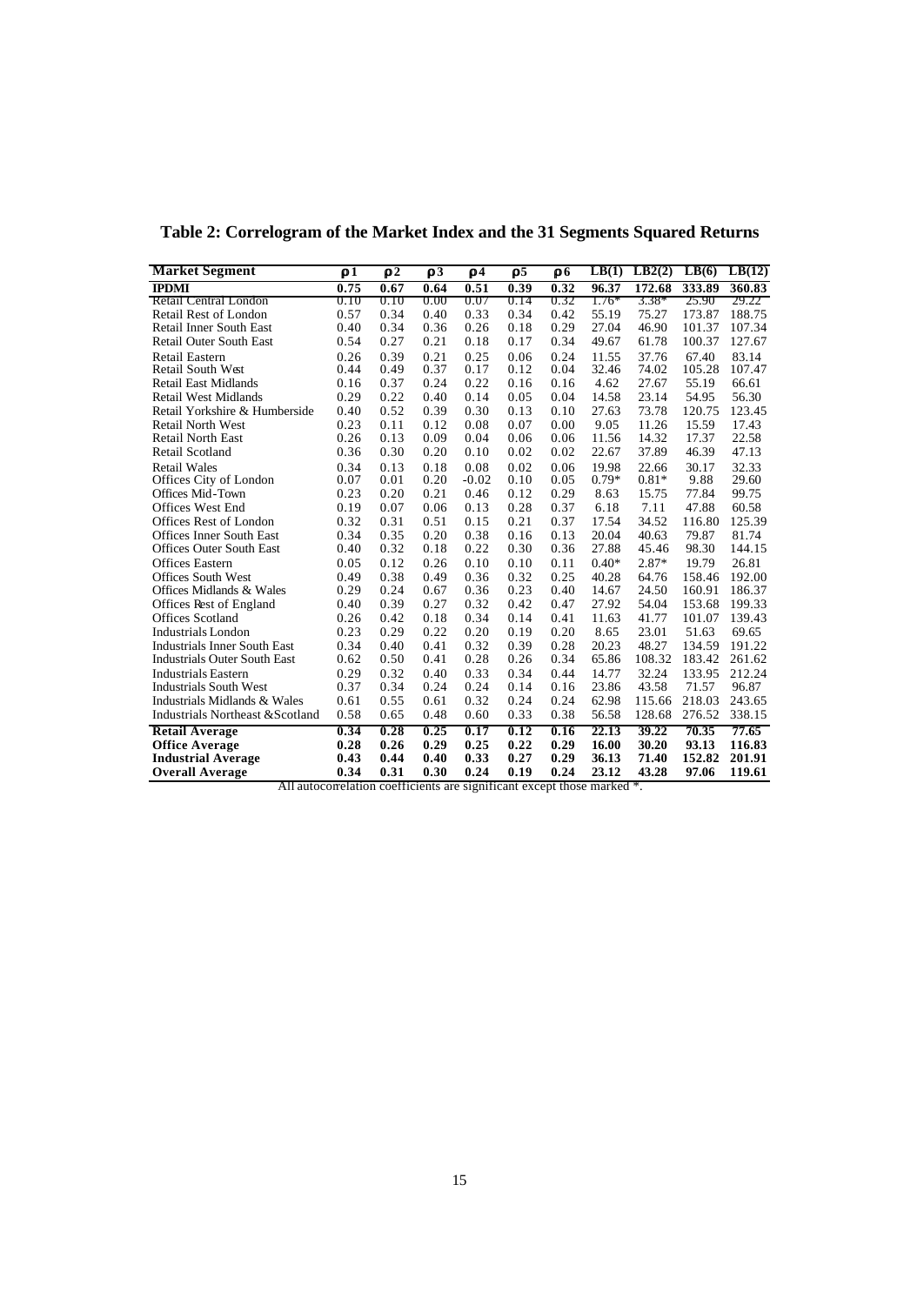| <b>Market Segment</b>                                                     | r1      | $\overline{\mathbf{r}^2}$ | $\overline{r}$ 3 | $\mathbf{r}$ <sup><math>\overline{4}</math></sup> | $\overline{r}$ 5 | r <sub>6</sub> | LB(1) | LB2(2) | LB(6)    |
|---------------------------------------------------------------------------|---------|---------------------------|------------------|---------------------------------------------------|------------------|----------------|-------|--------|----------|
| <b>IPDMI</b>                                                              | $-0.01$ | 0.01                      | 0.01             | $-0.03$                                           | $-0.05$          | 0.04           | 0.02  | 0.05   | 0.98     |
| Retail Central London                                                     | $-0.01$ | 0.01                      | 0.01             | $-0.03$                                           | $-0.05$          | 0.04           | 0.02  | 0.05   | 0.98     |
| Retail Rest of London                                                     | 0.06    | 0.08                      | 0.08             | $-0.03$                                           | 0.08             | 0.41           | 0.59  | 1.70   | 33.76*   |
| <b>Retail Inner South East</b>                                            | $-0.01$ | 0.00                      | $-0.03$          | 0.00                                              | $-0.05$          | 0.04           | 0.01  | 0.02   | 0.83     |
| <b>Retail Outer South East</b>                                            | 0.08    | 0.04                      | $-0.04$          | $-0.06$                                           | $-0.02$          | 0.00           | 1.21  | 1.51   | 2.60     |
| Retail Eastern                                                            | 0.07    | $-0.02$                   | $-0.03$          | $-0.01$                                           | 0.07             | 0.00           | 0.90  | 1.00   | 1.96     |
| <b>Retail South West</b>                                                  | $-0.05$ | 0.00                      | 0.04             | $-0.07$                                           | $-0.03$          | 0.09           | 0.38  | 0.38   | 2.94     |
| <b>Retail East Midlands</b>                                               | 0.02    | 0.01                      | $-0.10$          | 0.03                                              | 0.03             | 0.10           | 0.04  | 0.05   | 3.74     |
| <b>Retail West Midlands</b>                                               | 0.06    | $-0.02$                   | 0.17             | 0.01                                              | $-0.06$          | 0.09           | 0.56  | 0.62   | 7.87     |
| Retail Yorkshire & Humberside                                             | 0.01    | $-0.05$                   | $-0.01$          | 0.03                                              | 0.00             | $-0.05$        | 0.04  | 0.54   | 1.07     |
| <b>Retail North West</b>                                                  | 0.01    | $-0.02$                   | $-0.08$          | $-0.03$                                           | 0.11             | $-0.04$        | 0.02  | 0.10   | 3.84     |
| <b>Retail North East</b>                                                  | $-0.03$ | $-0.02$                   | $-0.06$          | $-0.05$                                           | 0.00             | $-0.03$        | 0.11  | 0.19   | 1.39     |
| Retail Scotland                                                           | 0.00    | 0.15                      | $-0.06$          | $-0.06$                                           | $-0.05$          | $-0.02$        | 0.00  | 3.79   | 5.51     |
| <b>Retail Wales</b>                                                       | 0.04    | $-0.01$                   | $-0.05$          | $-0.01$                                           | $-0.03$          | 0.01           | 0.22  | 0.25   | 0.86     |
| Offices City of London                                                    | 0.06    | $-0.01$                   | 0.06             | $-0.01$                                           | $-0.02$          | $-0.04$        | 0.69  | 0.72   | 1.58     |
| Offices Mid-Town                                                          | $-0.01$ | $-0.06$                   | 0.06             | 0.05                                              | $-0.04$          | 0.07           | 0.02  | 0.71   | 2.89     |
| Offices West End                                                          | 0.03    | 0.00                      | $-0.01$          | $-0.05$                                           | $-0.05$          | 0.13           | 0.18  | 0.18   | 3.88     |
| Offices Rest of London                                                    | $-0.04$ | $-0.06$                   | 0.05             | 0.02                                              | $-0.03$          | 0.04           | 0.32  | 1.03   | 1.91     |
| <b>Offices Inner South East</b>                                           | $-0.03$ | $-0.02$                   | $-0.01$          | 0.08                                              | $-0.04$          | 0.05           | 0.13  | 0.18   | 2.20     |
| <b>Offices Outer South East</b>                                           | 0.12    | $-0.08$                   | $-0.08$          | 0.00                                              | 0.07             | $-0.06$        | 2.49  | 3.49   | 5.93     |
| <b>Offices Eastern</b>                                                    | $-0.05$ | $-0.07$                   | 0.05             | $-0.03$                                           | $-0.07$          | 0.15           | 0.46  | 1.23   | $6.60*$  |
| <b>Offices South West</b>                                                 | 0.05    | $-0.05$                   | $-0.02$          | $-0.03$                                           | 0.20             | 0.04           | 0.48  | 0.84   | 8.30*    |
| Offices Midlands & Wales                                                  | $-0.04$ | 0.02                      | 0.17             | 0.03                                              | $-0.07$          | 0.16           | 0.29  | 0.37   | $10.67*$ |
| Offices Rest of England                                                   | $-0.03$ | 0.04                      | 0.12             | $-0.09$                                           | $-0.03$          | 0.39           | 0.18  | 0.40   | 31.48*   |
| <b>Offices Scotland</b>                                                   | 0.00    | $-0.03$                   | 0.00             | $-0.04$                                           | $-0.04$          | 0.08           | 0.00  | 0.16   | 1.80     |
| <b>Industrials London</b>                                                 | $-0.06$ | 0.17                      | $-0.02$          | $-0.08$                                           | $-0.01$          | $-0.03$        | 0.52  | 5.28   | 6.58     |
| <b>Industrials Inner South East</b>                                       | $-0.05$ | $-0.03$                   | $-0.01$          | 0.28                                              | 0.08             | $-0.04$        | 0.36  | 0.54   | 15.05*   |
| <b>Industrials Outer South East</b>                                       | 0.03    | 0.03                      | 0.00             | $-0.04$                                           | $-0.11$          | 0.00           | 0.18  | 0.28   | 2.60     |
| <b>Industrials Eastern</b>                                                | 0.00    | 0.00                      | 0.09             | $-0.02$                                           | 0.01             | 0.12           | 0.00  | 0.00   | 3.98     |
| <b>Industrials South West</b>                                             | $-0.01$ | $-0.07$                   | $-0.03$          | $-0.04$                                           | $-0.05$          | $-0.05$        | 0.02  | 0.94   | 2.28     |
| Industrials Midlands & Wales                                              | $-0.06$ | $-0.04$                   | 0.02             | 0.09                                              | 0.04             | $-0.11$        | 0.59  | 0.80   | 4.34     |
| Industrials Northeast & Scotland                                          | 0.01    | $-0.08$                   | 0.13             | 0.02                                              | 0.07             | 0.00           | 0.01  | 1.07   | 4.87     |
| <b>Retail Average</b>                                                     | 0.02    | 0.01                      | $-0.01$          | $-0.02$                                           | 0.00             | 0.05           | 0.32  | 0.78   | 5.18     |
| <b>Office Average</b>                                                     | 0.01    | $-0.03$                   | 0.04             | $-0.01$                                           | $-0.01$          | 0.09           | 0.48  | 0.85   | 7.02     |
| <b>Industrial Average</b>                                                 | $-0.02$ | 0.00                      | 0.03             | 0.03                                              | 0.00             | $-0.01$        | 0.24  | 1.27   | 5.67     |
| <b>Overall Average</b>                                                    | 0.01    | $-0.01$                   | 0.01             | 0.00                                              | 0.00             | 0.05           | 0.36  | 0.92   | 5.94     |
| All autocorrelation coefficients are insignificant except those marked *. |         |                           |                  |                                                   |                  |                |       |        |          |

**Table 3: Correlogram of the Residual Returns**